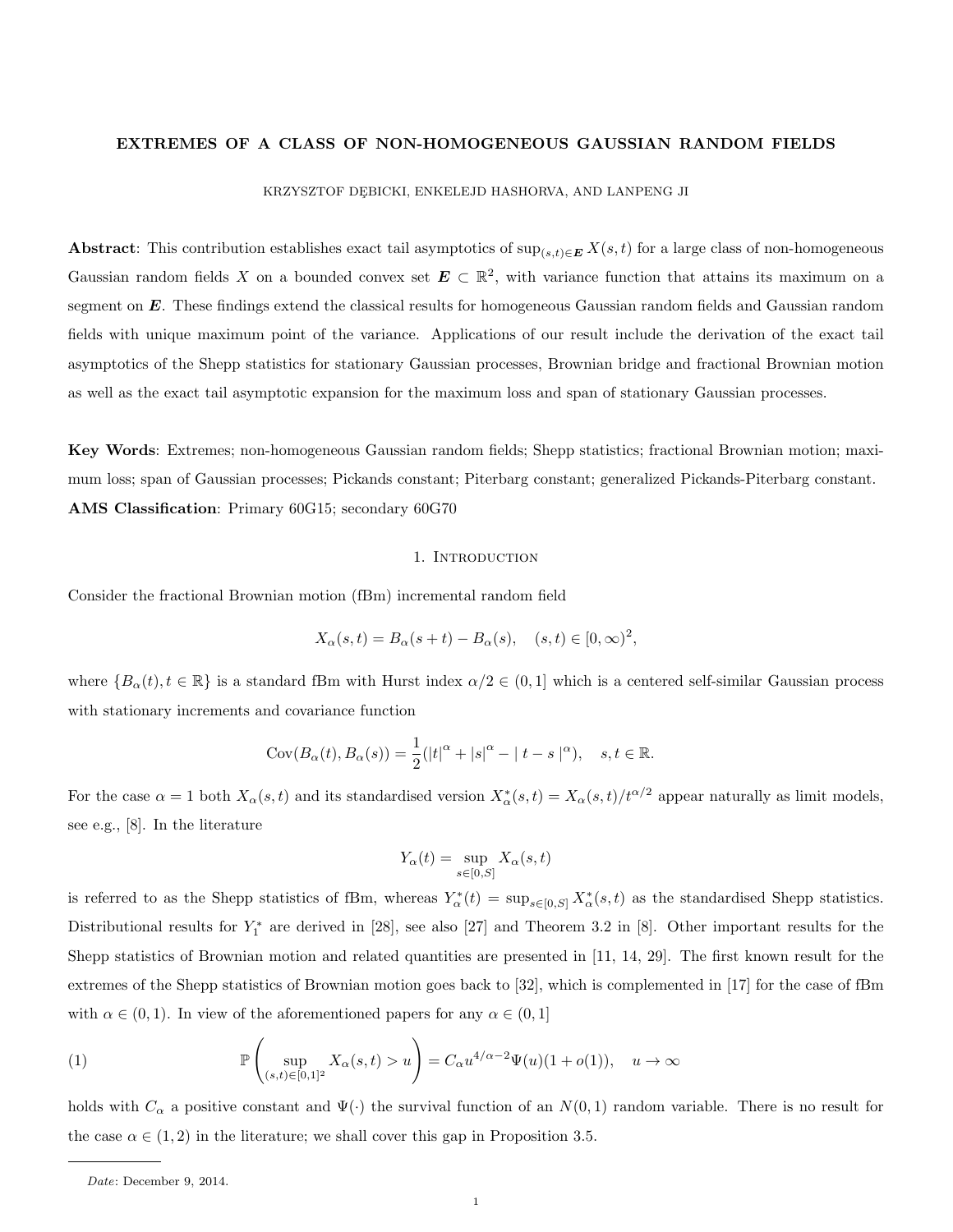Results for the tail asymptotics of supremum of the standardised Shepp statistics can be derived using the findings of [7] and [20], see also [18, 19]. However, this is not the case for the tail asymptotics of the supremum of the Shepp statistics  $Y_{\alpha}$ ; no theoretical results in the literature can be applied for this case. This is due to the fact that on  $[0,1]^2$  the variance of  $X_\alpha$  attains its maximum at an infinite number of points, i.e., its maximal value is attained for any  $s \in [0,1]$  and  $t = 1$ . In the asymptotic theory of Gaussian random fields, if the random field has a non-constant variance function, which attains its maximum at a unique (or finite) number of points, then under the so-called Piterbarg conditions, the exact tail asymptotics of supremum of Gaussian random fields with certain  $(E, \alpha)$  structures for the variance and the correlation functions are derived by relying on the Double-Sum method, see e.g., the standard monograph [24].

The principle aim of this contribution is to extend Piterbarg's asymptotic theory for Gaussian random fields to the case where the maximum of the variance function on a bounded convex set  $E$  is attained on finite number of disjoint segments on E. In particular, we assume that  $\{X(s,t), (s,t) \in E\}$ ,  $E = [0, S] \times [0, T], S, T > 0$ , is a centered Gaussian random field with variance function  $\sigma^2(s,t) = \text{Var}(X(s,t))$  that satisfies the following assumption.

**Assumption A1.** There exists some positive function  $\sigma(t)$  which attains its unique maximum on [0, T] at T, and further

(2) 
$$
\sigma(s,t) = \sigma(t), \quad \forall (s,t) \in E, \quad \sigma(t) = 1 - b(T-t)^{\beta}(1+o(1)), \quad t \uparrow T
$$

hold for some  $\beta, b > 0$ .

We shall impose the following assumption on the correlation function  $r(s,t,s',t') = \mathbb{E}(\overline{X}(s,t)\overline{X}(s',t'))$  where  $\overline{X}(s,t)$  $X(s,t)/\sigma(s,t)$ :

**Assumption A2**. There exist constants  $a_1 > 0, a_2 > 0, a_3 \neq 0$  and  $\alpha_1, \alpha_2 \in (0, 2]$  such that

(3) 
$$
r(s, t, s', t') = 1 - (|a_1(s - s')|^{\alpha_1} + |a_2(t - t') + a_3(s - s')|^{\alpha_2})(1 + o(1))
$$

holds uniformly with respect to  $s, s' \in [0, S]$ , as  $|s - s'| \to 0, t, t' \uparrow T$ , and further, there exists some constant  $\delta_0 \in (0, T)$ such that

$$
(4) \t\t\t r(s,t,s',t') < 1
$$

holds for any  $s, s' \in [0, S]$  satisfying  $s \neq s'$ , and  $t, t' \in [\delta_0, T]$ .

Note that in **A2** we assume that  $a_3 \neq 0$ , which includes a large class of correlation functions with  $(E, \alpha)$  structure dealt with in [24]; the classical case  $a_3 = 0$  is discussed in Remark 2.3.

Our main result, presented in Theorem 2.2 (and stated in higher generality in Remarks 2.4), derives the exact tail asymptotic behaviour of supremum of non-homogeneous Gaussian random fields  $X$  satisfying  $A1-A2$  and a Hölder condition formulated below in Assumption A3.

As an illustration to the derived theory, we analyze exact asymptotics of the tail distribution of extremes of Shepp statistics, the maximum loss and the span for a large class of Gaussian processes.

Organization of the paper: Our principal findings are presented in Section 2 followed by two sections dedicated to applications and examples. All the proofs are relegated to Section 5 and Appendix.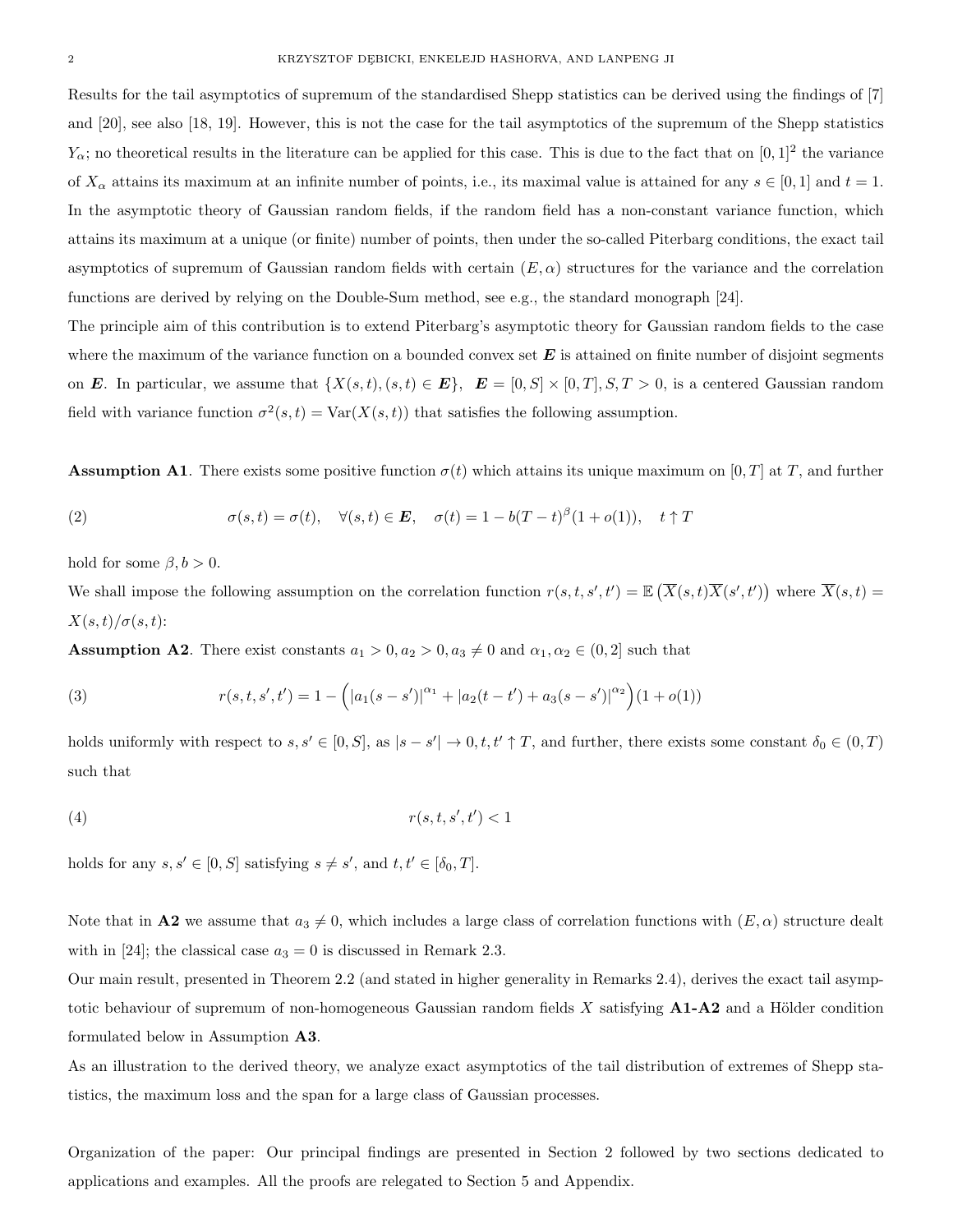#### 2. Main Results

In this section we are concerned with the asymptotics of

$$
\mathbb{P}\left(\sup_{(s,t)\in\mathbf{E}} X(s,t) > u\right), \qquad u \to \infty
$$

discussing first the case that  $\mathbf{E} = [0, S] \times [0, T]$ .

Pickands and Piterbarg Lemmas (cf. [24]) are fundamental in the analysis of the tail asymptotic behaviour of supremum of non-smooth centered Gaussian processes and Gaussian random fields. Restricting ourselves to the case that  $\{X(t), t \geq 0\}$ is a centered stationary Gaussian process with a.s. continuous sample paths and correlation function  $r(t)$ , such that  $r(t) = 1 - t^{\alpha}(1 + o(1))$  as  $t \to 0$ , with  $\alpha \in (0, 2]$ , and  $r(t) < 1$  for all  $t > 0$ , in view of the seminal papers by J. Pickands III (see [21, 22]), for any  $T \in (0, \infty)$ 

(5) 
$$
\mathbb{P}\left(\sup_{t\in[0,T]}X(t)>u\right)=\mathcal{H}_{\alpha}Tu^{\frac{2}{\alpha}}\Psi(u)(1+o(1)), \qquad u\to\infty.
$$

Here  $\mathcal{H}_{\alpha}$  is the *Pickands constant* defined by

$$
\mathcal{H}_{\alpha} = \lim_{T \to \infty} \frac{1}{T} \mathcal{H}_{\alpha}[0, T] \in (0, \infty), \text{ with } \mathcal{H}_{\alpha}[0, T] = \mathbb{E}\left(\exp\left(\sup_{t \in [0, T]} \left(\sqrt{2}B_{\alpha}(t) - t^{\alpha}\right)\right)\right).
$$

The derivation of (5) is based on Pickands Lemma which states that

(6) 
$$
\mathbb{P}\left(\sup_{t\in[0,u^{-\frac{2}{\alpha}}T]}X(t)>u\right)=\mathcal{H}_{\alpha}[0,T]\Psi(u)(1+o(1)), \quad u\to\infty.
$$

In [23] V.I. Piterbarg rigorously proved Pickands theorem and further derived a crucial extension of (6) which we shall refer to as Piterbarg Lemma; it states that

(7) 
$$
\mathbb{P}\left(\sup_{t\in[0,u^{-\frac{2}{\alpha}}T]} \frac{X(t)}{1+bt^{\alpha}} > u\right) = \mathcal{P}_{\alpha}^{b}[0,T]\Psi(u)(1+o(1)), \quad u \to \infty
$$

holds for any  $b > 0$  with

$$
\mathcal{P}_{\alpha}^{b}[0,T] = \mathbb{E}\left(\exp\left(\sup_{t \in [0,T]} \left(\sqrt{2}B_{\alpha}(t) - (1+b)t^{\alpha}\right)\right)\right) \in (0,\infty).
$$

The positive constant (referred to as Piterbarg constant) given by

$$
\mathcal{P}_{\alpha}^{b} = \lim_{T \to \infty} \mathcal{P}_{\alpha}^{b}[0, T] \in (0, \infty)
$$

appears naturally when dealing with the extremes of non-stationary Gaussian processes or Gaussian random fields, see e.g., [24] and our main result below. It is known that  $\mathcal{H}_1 = 1$ ,  $\mathcal{H}_2 = 1/\sqrt{\pi}$ , and

(8) 
$$
\mathcal{P}_1^b = 1 + \frac{1}{b}, \quad \mathcal{P}_2^b = \frac{1}{2} \left( 1 + \sqrt{1 + \frac{1}{b}} \right), \quad b > 0
$$

see e.g., [2, 10, 12, 16, 15, 13].

We note in passing that for stationary Gaussian processes [3] and [5] presented new elegant proofs of (5) without using Pickands Lemma. The following extension of Pickands and Piterbarg Lemmas plays an important role in our analysis. Hereafter we denote by  $\tilde{B}_{\alpha}$  and  $B_{\alpha}$  two independent fBm's defined on R with Hurst index  $\alpha/2 \in (0,1]$ . Recall that  $\Psi(\cdot)$ denotes the survival function of an  $N(0, 1)$  random variable; we write below  $\Gamma(\cdot)$  for the Euler Gamma function.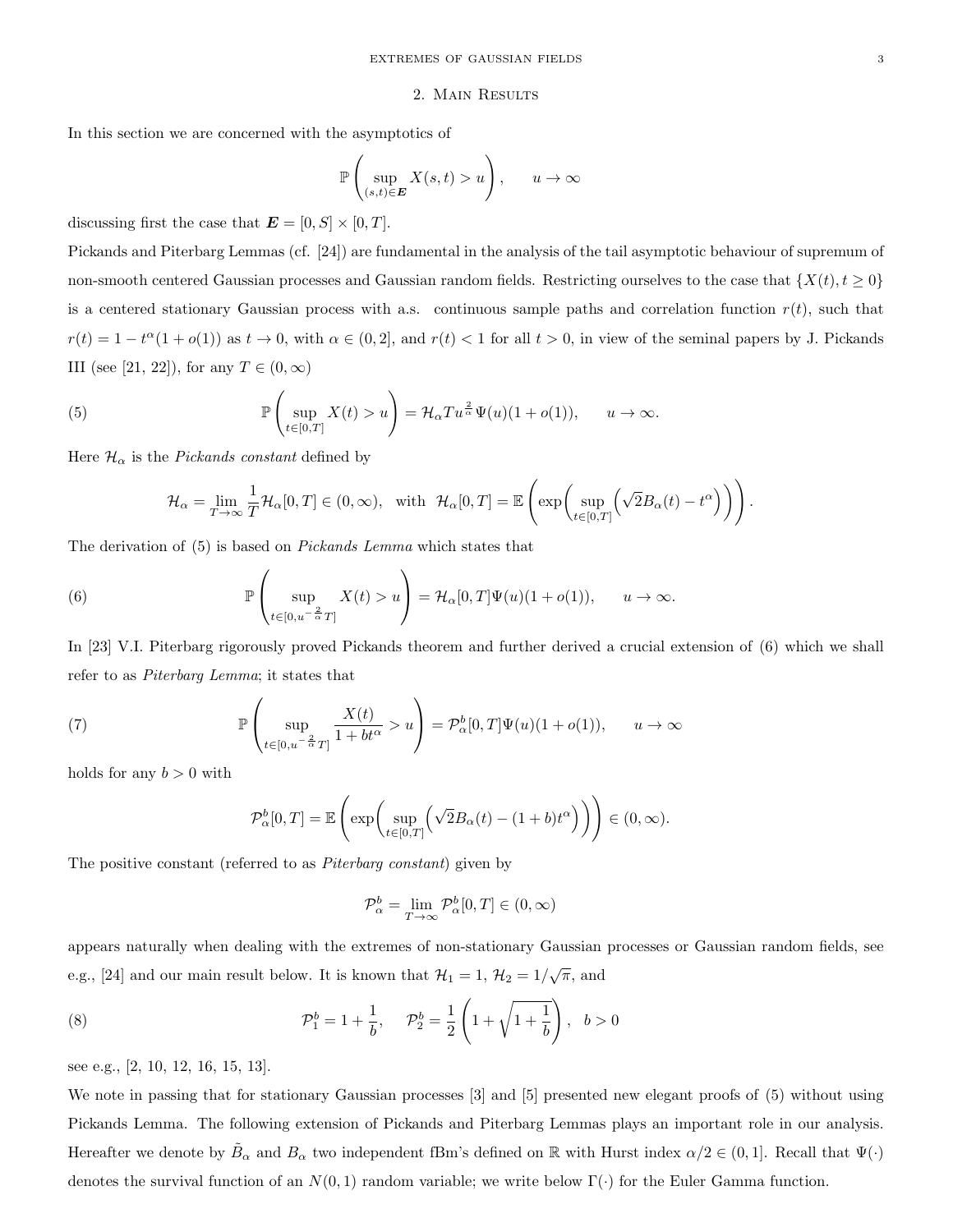**Lemma 2.1.** Let  $\{\eta(s,t), (s,t) \in [0,\infty)^2\}$  be a centered homogeneous Gaussian random field with covariance function

$$
r_{\eta}(s,t) = \exp\left(-|a_1s|^{\alpha_1} - |a_2t - a_3s|^{\alpha_2}\right), \quad (s,t) \in [0,\infty)^2,
$$

where constants  $\alpha_i \in (0,2], i = 1,2, a_1 > 0, a_2 > 0, a_3 \in \mathbb{R}$ . Let further b, S, T be three positive constants. If  $\beta \geq \alpha_2 \geq \alpha_1$ , then for any positive measurable function  $g(u)$ ,  $u > 0$  satisfying  $\lim_{u \to \infty} g(u)/u = 1$ 

(9) 
$$
\mathbb{P}\left(\sup_{(s,t)\in[0,S_u^{-\frac{2}{\alpha_1}}]\times[0,T_u^{-\frac{2}{\alpha_2}}]} \frac{\eta(s,t)}{1+bt^{\beta}} > g(u)\right) = \mathcal{H}_Y^b[S,T]\Psi(g(u))(1+o(1)), \quad u \to \infty,
$$

where

(10) 
$$
\mathcal{H}_Y^d[S,T] = \mathbb{E}\left(\exp\left(\sup_{(s,t)\in[0,S]\times[0,T]}\left(\sqrt{2}Y(s,t)-\sigma_Y^2(s,t)-d(t)\right)\right)\right) \in (0,\infty),
$$

with  $\sigma_Y^2(s,t) = Var(Y(s,t))$  and

$$
(11) \quad Y(s,t) = \begin{cases} Y_1(s,t) := \tilde{B}_{\alpha_1}(a_1s) + B_{\alpha_2}(a_2t - a_3s), & \alpha_1 = \alpha_2, \\ Y_2(s,t) := \tilde{B}_{\alpha_1}(a_1s) + B_{\alpha_2}(a_2t), & \alpha_1 < \alpha_2, \end{cases} \quad d(t) = \begin{cases} 0, & \beta > \alpha_2, \\ bt^{\beta}, & \beta = \alpha_2, \end{cases} (s,t) \in [0,\infty)^2.
$$

Using the definition of  $Y_1$  and  $Y_2$  appearing in (11) we shall determine, for given  $a_i$ 's,  $\alpha_i$ 's and  $b, \beta$  as above, the following constants (referred to as generalized Pickands-Piterbarg constants)

$$
\mathcal{M}_{Y,\beta}^b = \lim_{T \to \infty} \lim_{S \to \infty} \frac{1}{S} \mathcal{H}_Y^b[S,T] \in (0,\infty),
$$

and

$$
\widetilde{\mathcal{M}}_{Y,\beta}^b = \lim_{T \to \infty} \lim_{S \to \infty} \frac{1}{S} \mathbb{E} \left( \exp \left( \sup_{(s,t) \in [0,S] \times [-T,T]} \left( \sqrt{2} Y(s,t) - \sigma_Y^2(s,t) - bt^{\beta} \right) \right) \right) \in (0,\infty).
$$

Here  $\mathcal{M}_{Y,\beta}^b$  and  $\mathcal{M}_{Y,\beta}^b$  are defined only for  $\beta = \alpha_2$ . Note that we suppress  $a_i$ 's and  $\alpha_i$ 's in the definition of  $\mathcal{M}_{Y,\beta}^b$  and  $\widetilde{\mathcal{M}}_{Y,\beta}^b$  since they appear directly in the definition of Y.

Additional to  $A1$  and  $A2$  we shall impose the following Hölder condition, which in the literature is called *regularity*; see [24].

**Assumption A3.** There exist positive constants  $\rho_1, \rho_2, \gamma, \mathcal{Q}$  such that

$$
\mathbb{E}\left( (X(s,t) - X(s',t'))^2 \right) \leq \mathcal{Q}\left( |t-t'|^{\gamma} + |s-s'|^{\gamma} \right)
$$

holds for all  $t, t' \in [\rho_1, T], s, s' \in [0, S]$  satisfying  $|s - s'| < \rho_2$ .

We present next our main result.

**Theorem 2.2.** Let  $\{X(s,t), (s,t) \in E\}$ ,  $E = [0, S] \times [0, T]$  be a centered Gaussian random field with a.s. continuous sample paths. Suppose that assumptions A1-A3 are satisfied with the parameters mentioned therein. Then, as  $u \to \infty$ , i) if  $\beta > \max(\alpha_1, \alpha_2)$ 

(12) 
$$
\mathbb{P}\left(\sup_{(s,t)\in E} X(s,t) > u\right) = S\Gamma(1/\beta+1) \prod_{k=1}^{2} (a_k \mathcal{H}_{\alpha_k}) b^{-\frac{1}{\beta}} u^{\frac{2}{\alpha_2} + \frac{2}{\alpha_1} - \frac{2}{\beta}} \Psi(u) (1+o(1));
$$

ii) if  $\beta = \alpha_2 = \alpha_1$ 

(13) 
$$
\mathbb{P}\left(\sup_{(s,t)\in\mathbf{E}} X(s,t) > u\right) = S\mathcal{M}_{Y_1,\alpha_1}^b u^{\frac{2}{\alpha_1}} \Psi(u)(1+o(1));
$$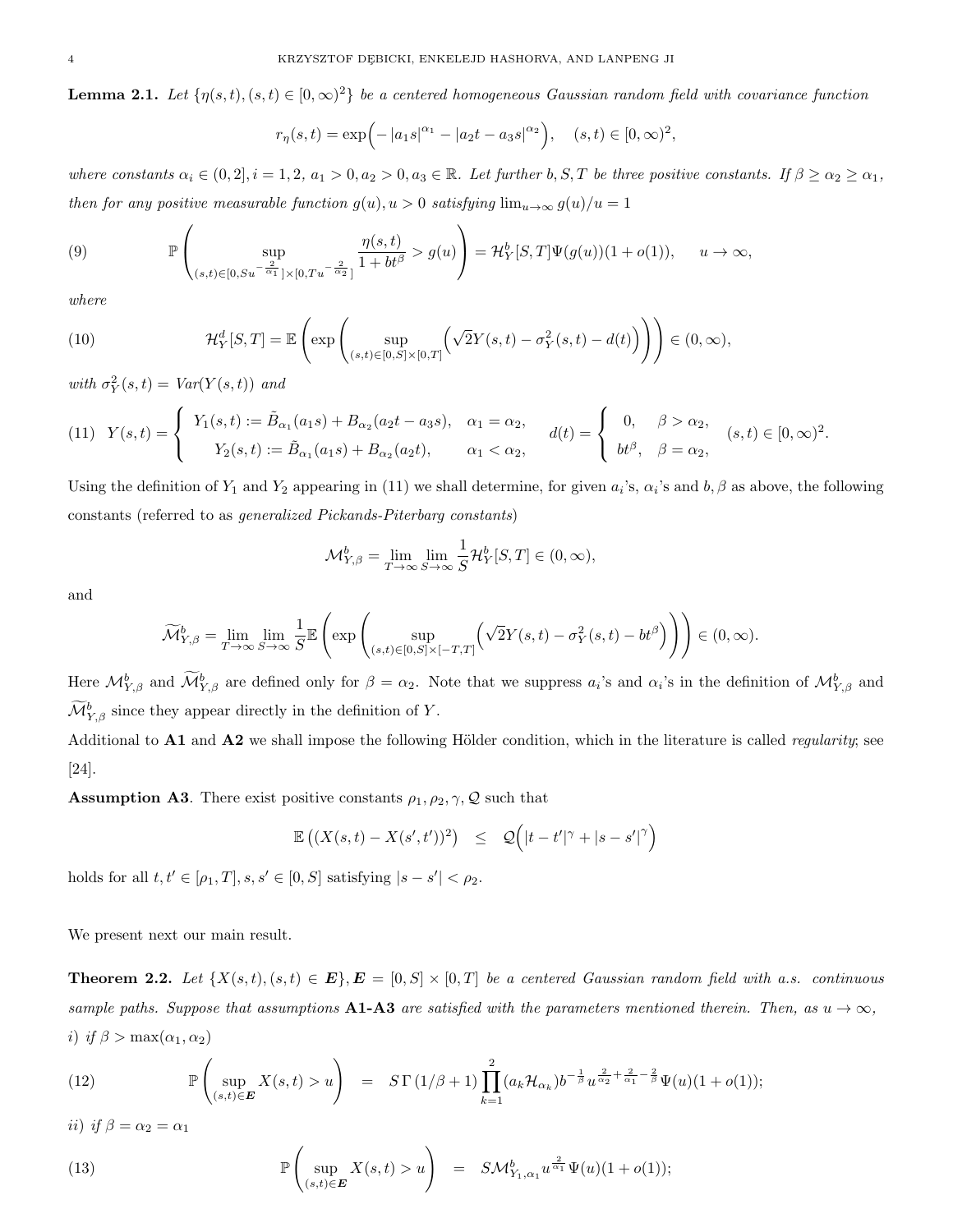iii) if  $\beta = \alpha_2 > \alpha_1$ 

(14) 
$$
\mathbb{P}\left(\sup_{(s,t)\in E} X(s,t) > u\right) = S a_1 a_2 \mathcal{P}_{\alpha_2}^{b a_2^{-\alpha_2}} \mathcal{H}_{\alpha_1} u^{\frac{2}{\alpha_1}} \Psi(u) (1+o(1));
$$

iv) if  $\beta < \alpha_2 = \alpha_1$ 

(15) 
$$
\mathbb{P}\left(\sup_{(s,t)\in E} X(s,t) > u\right) = S(a_1^{\alpha_1} + |a_3|^{\alpha_1})^{\frac{1}{\alpha_1}} \mathcal{H}_{\alpha_1} u^{\frac{2}{\alpha_1}} \Psi(u) (1+o(1));
$$

v) if  $\beta < \alpha_2$  and  $\alpha_1 < \alpha_2$ 

(16) 
$$
\mathbb{P}\left(\sup_{(s,t)\in E} X(s,t) > u\right) = S a_1 \mathcal{H}_{\alpha_1} u^{\frac{2}{\alpha_1}} \Psi(u) (1+o(1));
$$

vi) if  $\beta = \alpha_1 > \alpha_2$ 

(17) 
$$
\mathbb{P}\left(\sup_{(s,t)\in E} X(s,t) > u\right) = S a_1 \mathcal{P}_{\alpha_1}^{b\left(\frac{|a_3|}{a_1 a_2}\right)^{\alpha_1}} \mathcal{H}_{\alpha_2} u^{\frac{2}{\alpha_2}} \Psi(u) (1+o(1));
$$

*vii*) if  $\beta < \alpha_1$  and  $\alpha_2 < \alpha_1$ 

$$
\mathbb{P}\left(\sup_{(s,t)\in\mathbf{E}} X(s,t) > u\right) = S |a_3| \mathcal{H}_{\alpha_2} u^{\frac{2}{\alpha_2}} \Psi(u) (1+o(1)).
$$

**Remark 2.3.** If  $a_3 = 0$ , then there are only three scenarios to be considered. In particular if  $\beta > \alpha_2$ , then (12) holds. If  $\beta = \alpha_2$ , then (14) holds, whereas if  $\beta < \alpha_2$ , then (16) is valid.

**Remarks 2.4.** a) Let **E** be any bounded convex subset of  $\mathbb{R}^2$ . Assume that on **E** the maximum of the standard deviation  $\sigma(s,t)$  is attained only on a segment L which is inside of E, parallel to s-axis and of length  $\ell$ . Then the claims of Theorem 2.2 are still vilad, by replacing S with  $\ell$  in Cases i)-vii),  $\Gamma(\cdot)$  with  $2\Gamma(\cdot)$  in Case i),  $\mathcal{M}^b_{Y_1,\alpha_1}$  with  $\widetilde{\mathcal{M}}^b_{Y_1,\alpha_1}$  in Cases ii),  $\mathcal{P}_{\alpha_2}^{ba_2^{-\alpha_2}}$  with  $\widetilde{\mathcal{P}}_{\alpha_2}^{ba_2^{-\alpha_2}}$  in Case iii), and  $\mathcal{P}_{\alpha_1}^{b(|a_3|/(a_1a_2))^{\alpha_1}}$  with  $\widetilde{\mathcal{P}}_{\alpha_1}^{b(|a_3|/(a_1a_2))^{\alpha_1}}$  in Case vi), respectively. Here  $\widetilde{\mathcal{P}}_{\alpha}^{b}$ , with  $b > 0$ and  $\alpha \in (0, 2]$  is the Piterbarg constant defined on the real line, i.e.,

$$
\widetilde{\mathcal{P}}_{\alpha}^{b} = \lim_{T \to \infty} \mathbb{E}\left(\exp\left(\sup_{t \in [-T,T]} \left(\sqrt{2}B_{\alpha}(t) - (1+b)t^{\alpha}\right)\right)\right) \in (0,\infty).
$$

b) Assume that on **E** the maximum of the standard deviation  $\sigma(s,t)$  is attained only on n segments  $\{L_i\}_{i=1}^n$  which are inside or on the boundary of  $E$ , and parallel to s-axis. By the convexity of  $E$ , we can always find n non-adjacent convex sets  $\{\mathbf{E}_i\}_{i=1}^n$  such that  $\mathbf{L}_i \subset \mathbf{E}_i \subset \mathbf{E}$ ,  $i = 1, \cdots, n$ . If further for any  $i \neq j$ 

(18) 
$$
\sup_{(s,t)\in\mathbf{E}_i,(s',t')\in\mathbf{E}_j} r(s,t,s',t') < 1
$$

holds, then

(19) 
$$
\mathbb{P}\left(\sup_{(s,t)\in E} X(s,t) > u\right) = \sum_{i=1}^n \mathbb{P}\left(\sup_{(s,t)\in E_i} X(s,t) > u\right) (1+o(1)), \quad u \to \infty.
$$

Additionally, suppose that on each  $\{E_i\}_{i=1}^n$  the assumptions **A1-A3** are satisfied. Then an explicit expression for (19) can be established by applying the results in Theorem 2.2 and Remark a) above.

c) Similar results can also be obtained when the segments  $\{L_i\}_{i=1}^n$ , where the maximum of  $\sigma(s,t)$  is attained, are nonparallel and disjoint. Specifically, we see from Remark b) that it is sufficient to consider the asymptotics of

$$
\mathbb{P}\left(\sup_{(s,t)\in\mathbf{E}_i} X(s,t) > u\right), \qquad u\to\infty, \quad i=1,\cdots,n,
$$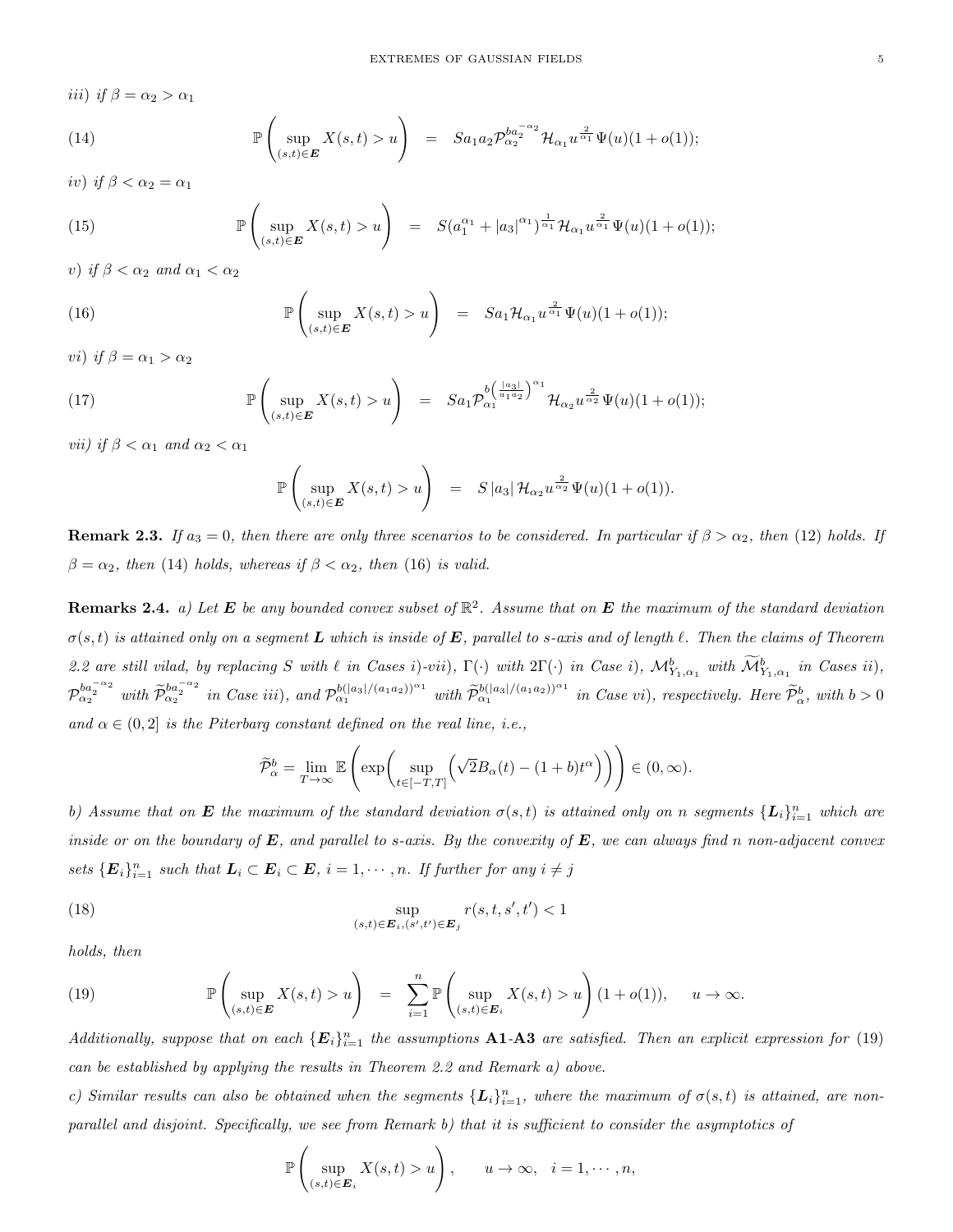respectively. Let  $(s,t)^\top$  be the transpose of  $(s,t)$ . Then, for any  $i=1,\cdots,n$ , there is a non-degenerate lower triangular (rotation) matrix  $A_i \in \mathbb{R}^{2 \times 2}$  such that the maximum of the variance of  $X((A_i(s,t)^{\top})^{\top})$  on  $A_i^{-1} \mathbf{E}_i = \{(\tilde{s}, \tilde{t}) : (\tilde{s}, \tilde{t})^{\top} =$  $A_i^{-1}(s,t)^\top$ ,  $(s,t) \in E_i$  is attained on a line parallel to s-axis or t-axis. Consequently, similar results as in Theorem 2.2 can be obtained if certain assumptions as **A1-A3** are satisfied by each  $\{X((A_i(s,t)^{\top})^{\top}), (s,t) \in A_i^{-1} \mathbf{E}_i\}$ .

We conclude this section with an example, which illustrates the existence of all the cases discussed in Theorem 2.2.

Example 2.5. Consider a Gaussian random field defined as

$$
Z(s,t) = \frac{1}{\sqrt{2}}(Y(s+t) - X(s))(1 - b(T-t)^{\beta}), \quad (s,t) \in [0, S] \times [0, T],
$$

where  $b, \beta$  are two positive constants, and X, Y are two independent centered stationary Gaussian processes with covariance functions  $r_X, r_Y$  satisfying as  $t \to 0$ 

$$
r_X(t) = 1 - a_1 t^{\alpha_1} (1 + o(1)), \quad r_Y(t) = 1 - a_2 t^{\alpha_2} (1 + o(1))
$$

for some constants  $a_i > 0, \alpha_i \in (0, 2], i = 1, 2$ . Further, assume that

$$
r_X(s) < 1, \ \forall \ s \in (0, S], \quad r_Y(t) < 1, \ \forall \ t \in (0, S + T].
$$

It follows that the assumptions of Theorem 2.2 are satisfied by  $\{Z(s,t), (s,t) \in [0, S] \times [0, T]\}.$ 

# 3. Extremes of Shepp Statistics

For a given centered Gaussian process  $\{X(t), t \geq 0\}$  we shall define the incremental random field Z by

(20) 
$$
Z(s,t) = X(s+t) - X(s), \quad (s,t) \in [0, S] \times [0, T].
$$

The asymptotic analysis of the supremum of the Shepp statistics

$$
Y(t) = \sup_{s \in [0, S]} Z(s, t), t \in [0, T]
$$

boils down to the study of the tail asymptotics of the double-supremum sup $\sum_{(s,t)\in[0,S]\times[0,T]}Z(s,t)$ . In this section we shall consider several important examples which can be analysed utilising the theory developed in Section 2.

3.1. Stationary Gaussian processes. Consider the Gaussian random field  $Z$  as in (20) where  $X$  is a centered stationary Gaussian process with covariance function  $r_X$  satisfying the following conditions:

**S1**:  $r_X(t)$  attains its minimum on [0, T] at the unique point  $t = T$ ;

**S2:** there exist positive constants  $\alpha_1, a_1, a_2$  and  $\alpha_2 \in (0, 2)$  such that

$$
r_X(t) = r_X(T) + a_1(T - t)^{\alpha_1}(1 + o(1)), \quad t \to T, \qquad r_X(t) = 1 - a_2 t^{\alpha_2}(1 + o(1)), \quad t \to 0;
$$

**S3:**  $r_X(s) < 1$  for any  $s \in (0, S + T]$ .

**Proposition 3.1.** Let  $\{Z(s,t), (s,t) \in [0, S] \times [0, T]\}$  be an incremental random field given as in (20) with  $r_X$  satisfying **S1-S3**. Suppose that  $r_X$  is twice continuously differentiable on  $[\mu, T]$  for some  $\mu \in (0, T)$ ,  $|r''_X(T)| \in (0, \infty)$ , and let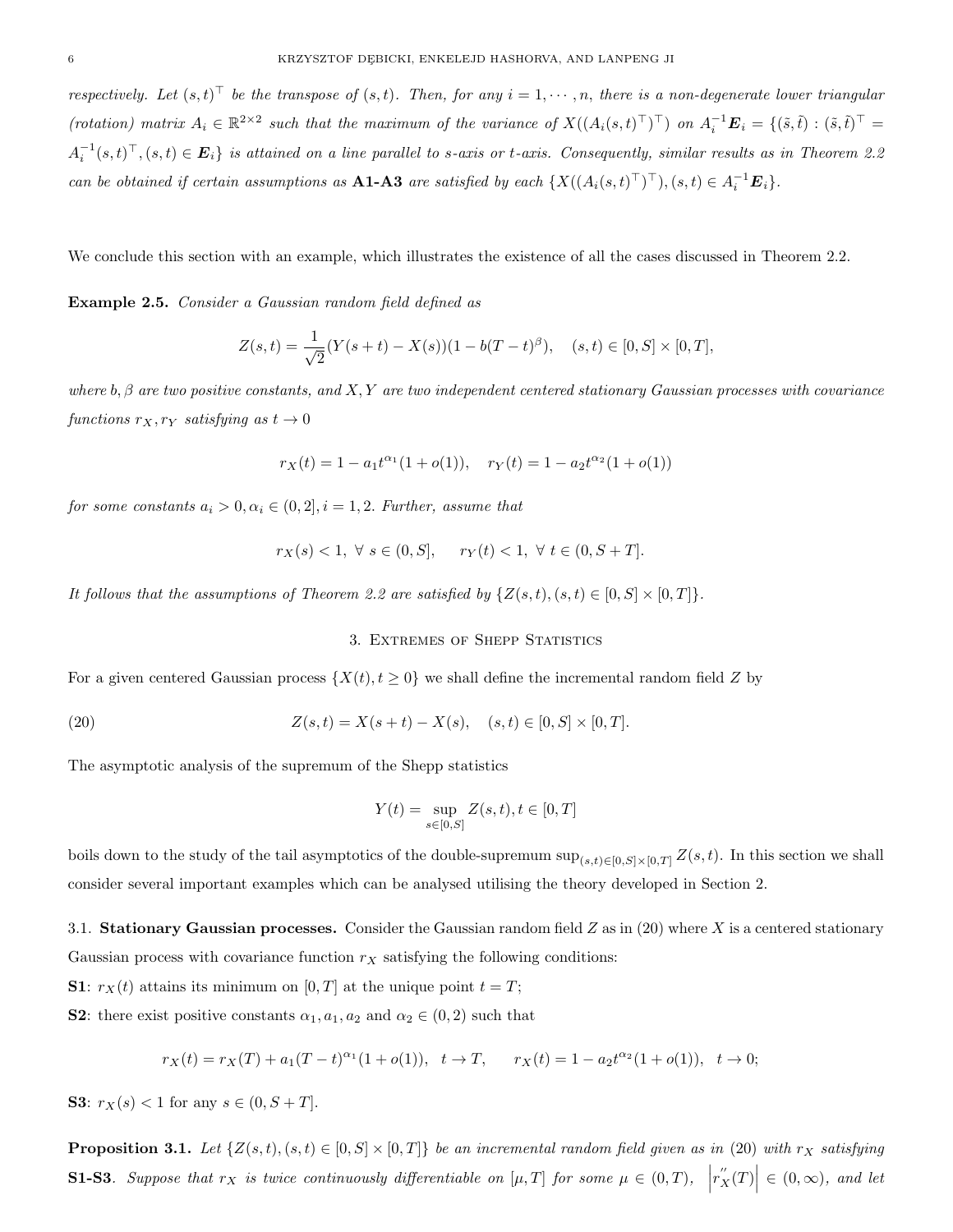$b_i = a_i/\rho_T^2$ ,  $i = 1, 2$  with  $\rho_T = \sqrt{2(1 - r_X(T))}$ . Then, as  $u \to \infty$ , (i) if  $\alpha_1 > \alpha_2$ 

$$
\mathbb{P}\left(\sup_{(s,t)\in[0,S]\times[0,T]}Z(s,t)>u\right)=S\Gamma(1/\alpha_1+1)\mathcal{H}^2_{\alpha_2}b_2^{\frac{2}{\alpha_2}}b_1^{-\frac{1}{\alpha_1}}\left(\frac{u}{\rho_T}\right)^{\frac{4}{\alpha_2}-\frac{2}{\alpha_1}}\Psi\left(\frac{u}{\rho_T}\right)(1+o(1));
$$

(*ii*) if  $\alpha_1 = \alpha_2$ 

$$
\mathbb{P}\left(\sup_{(s,t)\in[0,S]\times[0,T]}Z(s,t)>u\right)=S\mathcal{M}_{Y,\alpha_1}^{b_1}\left(\frac{u}{\rho_T}\right)^{\frac{2}{\alpha_2}}\Psi\left(\frac{u}{\rho_T}\right)(1+o(1)),
$$

where

$$
Y(s,t) := \tilde{B}_{\alpha_2} \left( b_2^{\frac{1}{\alpha_2}} s \right) + B_{\alpha_2} \left( b_2^{\frac{1}{\alpha_2}} t - b_2^{\frac{1}{\alpha_2}} s \right), \ (s,t) \in [0,\infty)^2;
$$

(*iii*) if  $\alpha_1 < \alpha_2$ 

$$
\mathbb{P}\left(\sup_{(s,t)\in[0,S]\times[0,T]}Z(s,t)>u\right)=S(2b_2)^{\frac{1}{\alpha_2}}\mathcal{H}_{\alpha_2}\left(\frac{u}{\rho_T}\right)^{\frac{2}{\alpha_2}}\Psi\left(\frac{u}{\rho_T}\right)(1+o(1)).
$$

We present two important examples that illustrate Proposition 3.1.

**Example 3.2.** (Slepian process) Consider  $X$  to be the Slepian process, i.e.,

$$
X(t) = B_1(t+1) - B_1(t), \quad t \in [0, \infty),
$$

with  $B_1$  the standard Brownian motion.It follows that the assumptions of Proposition 3.1 are satisfied, hence as  $u \to \infty$ 

$$
\mathbb{P}\left(\sup_{(s,t)\in[0,1]\times[0,\frac{1}{2}]} Z(s,t) > u\right) = \mathcal{M}_{Y,1}^1 u^2 \Psi(u) (1 + o(1))
$$

holds with  $Y(s,t) := \tilde{B}_1(s) + B_1(t-s)$ ,  $(s,t) \in (0,\infty)^2$ .

Example 3.3. (Ornstein-Uhlenbeck process) Consider a centered stationary Gaussian process X with covariance function  $r(t) = e^{-t}, t \geq 0$ . Then following Proposition 3.1

$$
\mathbb{P}\left(\sup_{(s,t)\in[0,1]^2}Z(s,t)>u\right) \quad = \quad \mathcal{M}^{b_1}_{Y,1}b_1u^2\Psi(\sqrt{b_1}u)(1+o(1)), \quad \ \ u\to\infty,
$$

with  $b_1 = e^{-1}/(2(1 - e^{-1}))$ ,  $b_2 = 1/(2(1 - e^{-1}))$  and  $Y(s,t) := \tilde{B}_1(b_2s) + B_1(b_2t - b_2s)$ ,  $(s,t) \in (0,\infty)^2$ .

3.2. Brownian bridge. In this section we analyze

(21) 
$$
Z(s,t) = X(s+t) - X(s), \quad s, s+t \in [0,1],
$$

where  $X(s) := B_1(s) - sB_1(1), s \in [0,1]$  is a Brownian bridge (recall  $B_1$  is a standard Brownian motion). Clearly, X is non-stationary and therefore we cannot apply Proposition 3.1 for this case.

**Proposition 3.4.** If  $\{Z(s,t), (s,t) \in [0,1/2]^2\}$  is given by (21), then

(22) 
$$
\mathbb{P}\left(\sup_{(s,t)\in[0,\frac{1}{2}]^2} Z(s,t) > u\right) = 2^{\frac{5}{2}}\sqrt{\pi}u^3\Psi(2u)(1+o(1)), \quad u \to \infty.
$$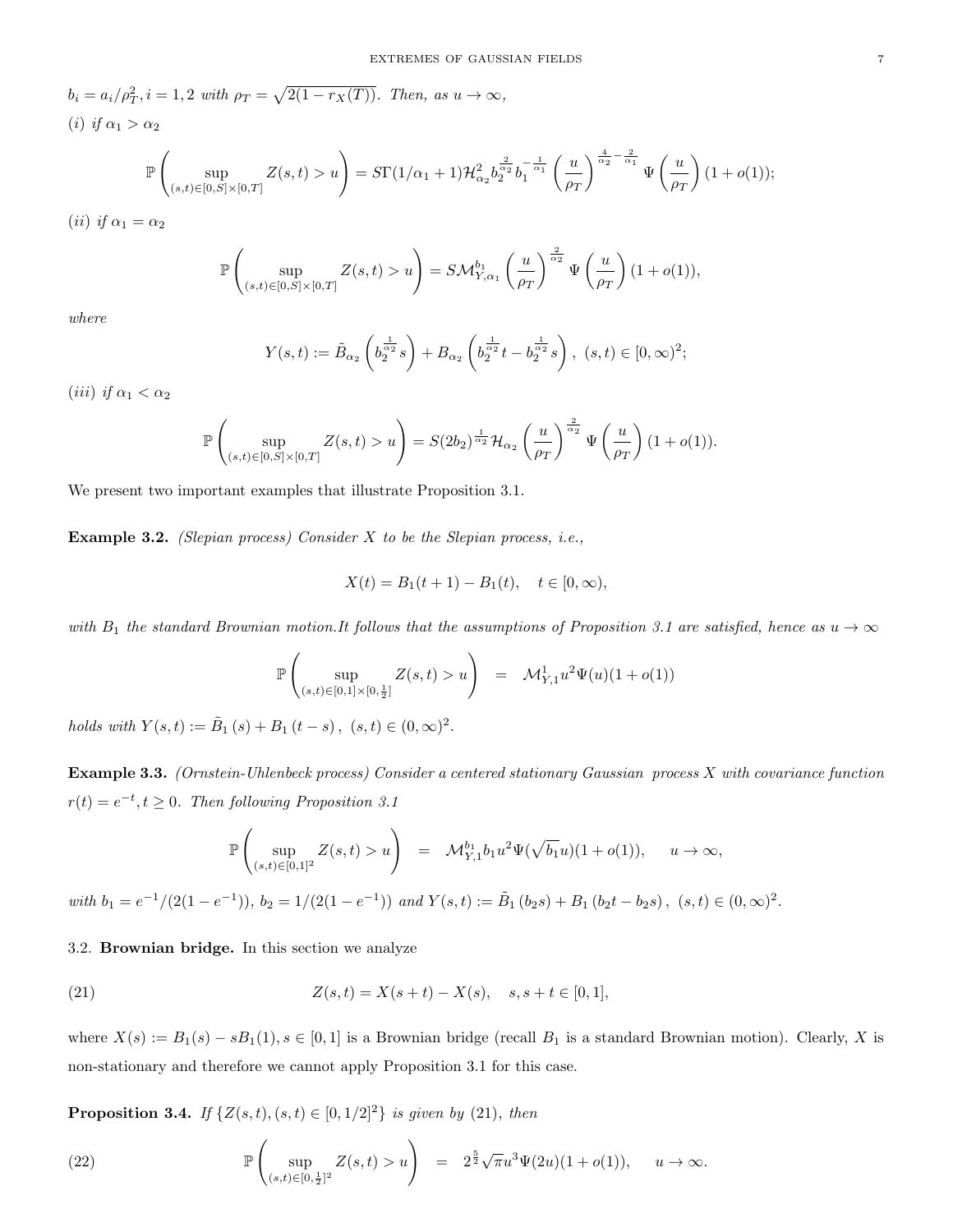3.3. Fractional Brownian motion. Consider the fBm incremental random field

(23) 
$$
Z(s,t) = B_{\alpha}(s+t) - B_{\alpha}(s), \quad (s,t) \in [0, S] \times [0,1],
$$

where  $B_{\alpha}$  is the fBm with Hurst index  $\alpha/2 \in (0,1)$ .

The following proposition extends the main result of [17] to the whole range of  $\alpha \in (0, 2)$ .

**Proposition 3.5.** Let  $\{Z(s,t), (s,t) \in [0, S] \times [0,1]\}$  be given as in (23). We have, as  $u \to \infty$ , (i) if  $\alpha \in (0,1)$ 

(24) 
$$
\mathbb{P}\left(\sup_{(s,t)\in[0,S]\times[0,1]}Z(s,t)>u\right) = S2^{1-2/\alpha}\alpha^{-1}\mathcal{H}_{\alpha}^{2}u^{\frac{4}{\alpha}-2}\Psi(u)(1+o(1));
$$

(*ii*) if  $\alpha = 1$ 

(25) 
$$
\mathbb{P}\left(\sup_{(s,t)\in[0,S]\times[0,1]}Z(s,t)>u\right) = SM_{Y,1}^{\frac{1}{2}}u^2\Psi(u)(1+o(1)),
$$

with

$$
Y(s,t) := \tilde{B}_1\left(2^{-1}s\right) + B_1\left(2^{-1}(t-s)\right), \quad (s,t) \in [0,\infty)^2;
$$

(iii) if  $\alpha \in (1,2)$ 

(26) 
$$
\mathbb{P}\left(\sup_{(s,t)\in[0,S]\times[0,1]}Z(s,t)>u\right) = S\mathcal{H}_{\alpha}u^{\frac{2}{\alpha}}\Psi(u)(1+o(1)).
$$

### 4. Extremes of maximum loss and span of Gaussian processes

Let  $\{\xi(t), t \in [0,1]\}$  be a Gaussian process with a.s. continuous sample paths. The maximum loss of the process  $\xi$  is given by

$$
\chi_1(\xi) = \max_{0 \le s \le t \le 1} (\xi(s) - \xi(t)),
$$

and its span is defined as

$$
\chi_2(\xi) = \max_{t \in [0,1]} \xi(t) - \min_{t \in [0,1]} \xi(t).
$$

The notion of the maximum loss of certain Gaussian processes (e.g., Brownian motion and fBm, etc.) plays an important role in finance and insurance modelling, see e.g., [30], [31] and references therein.

In this section, as an application of Theorem 2.2 and Remarks 2.4, we derive exact tail asymptotics of the maximum loss for both stationary Gaussian process (in Proposition 4.1) and for Brownian bridge (in Proposition 4.2). The exact tail asymptotics of the span  $\chi_2(\xi)$  when  $\xi$  is a centered stationary Gaussian process with covariance function that satisfies certain regular conditions is obtained in [26]. The same result should be retrieved, using first a time scaling and then resorting to Remarks 2.4. This observation is confirmed in Proposition 4.1 below.

Hereafter assume that  $\{\xi(t), t \in [0,1]\}$  is a centered stationary Gaussian process with covariance function  $r_{\xi}(s)$  satisfying the following conditions:

**S1':**  $r_{\xi}(t)$  attains its minimum on [0, 1] at unique point  $t_m \in (0,1)$ ;

**S2**': there exist positive constants  $a_1, a_2, a_1$  and  $a_2 \in (0, 2)$  such that

$$
r_{\xi}(t) = r_{\xi}(t_m) + a_1 |t - t_m|^{\alpha_1} (1 + o(1)), \quad t \to t_m
$$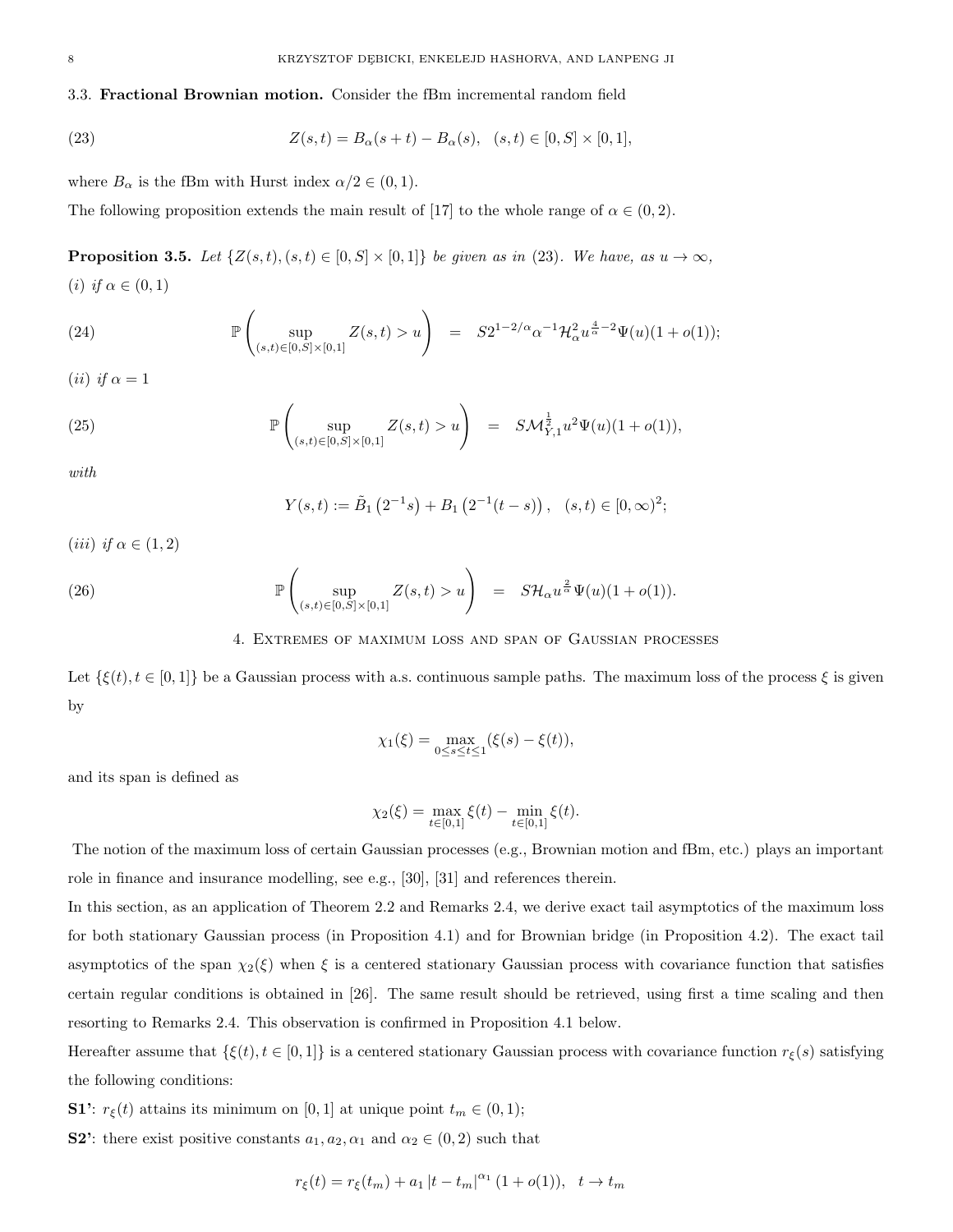and

$$
r_{\xi}(t) = 1 - a_2 t^{\alpha_2} (1 + o(1)), \quad t \to 0;
$$

**S3':**  $r_{\xi}(t) < 1$  for any  $t \in (0, 1]$ .

**Proposition 4.1.** Let  $\{\xi(t), t \in [0,1]\}$  be a centered stationary Gaussian process with covariance function  $r_{\xi}(t)$  satisfying S1'-S3'. If  $r_{\xi}(t)$  is twice continuously differentiable on interval  $[t_m - \mu, t_m + \mu]$  for some positive small constant  $\mu$ , then

$$
\mathbb{P}(\chi_2(\xi) > u) = 2\mathbb{P}(\chi_1(\xi) > u)
$$
\n
$$
= 2^{2 - \frac{4}{\alpha_2} + \frac{2}{\alpha_1}} (1 - t_m) \mathcal{H}_{\alpha_2}^2 a_2^{\frac{2}{\alpha_2}} (1 - r_{\xi}(t_m))^{2 - \frac{4}{\alpha_2} + \frac{2}{\alpha_1}} u^{\frac{4}{\alpha_2} - \frac{2}{\alpha_1}} \Psi\left(\frac{u}{\sqrt{2(1 - r_{\xi}(t_m))}}\right) (1 + o(1))
$$

as  $u \to \infty$ .

**Proposition 4.2.** If  $\{X(t), t \in [0,1]\}$  is the Brownian bridge given in (21), then as  $u \to \infty$ 

(28) 
$$
\mathbb{P}(\chi_2(X) > u) = 2\mathbb{P}(\chi_1(X) > u) = 2^{\frac{9}{2}}\sqrt{\pi}u^3\Psi(2u)(1+o(1)).
$$

**Remarks 4.3.** *a)* The claim in  $(27)$  is consistent with Theorem 2.1 in  $[26]$ .

b) Let  $B_\alpha$  be a standard fBm and consider its maximum loss  $\chi_1(B_\alpha)$  and span  $\chi_2(B_\alpha)$ . The variance function of the random field  $X_1(s,t) := B_\alpha(t) - B_\alpha(s)$  is given by

$$
\sigma_{X_1}^2(s,t) = |t - s|^\alpha, \quad (s,t) \in [0,1]^2
$$

and attains its maximum only at points  $(0, 1)$  and  $(1, 0)$ . Therefore, Theorem 8.2 in [24] yields that, as  $u \to \infty$ , (i) if  $\alpha \in (0,1)$ 

$$
\mathbb{P}(\chi_2(B_\alpha) > u) = 2\mathbb{P}(\chi_1(B_\alpha) > u) = 2^{3-2/\alpha} \alpha^{-2} \mathcal{H}_\alpha^2 u^{\frac{4}{\alpha}-4} \Psi(u)(1+o(1));
$$

(*ii*) if  $\alpha = 1$ 

$$
\mathbb{P}(\chi_2(B_\alpha) > u) = 2\mathbb{P}(\chi_1(B_\alpha) > u) = 8\Psi(u)(1 + o(1));
$$

(iii) if  $\alpha \in (1,2)$ 

$$
\mathbb{P}(\chi_2(B_\alpha) > u) = 2\mathbb{P}(\chi_1(B_\alpha) > u) = 2\Psi(u)(1 + o(1)).
$$

### 5. Proofs

**Proof of Lemma** 2.1: The claim follows by a direct application of Lemma 6.1 given in Appendix.

**Proof of Theorem** 2.2: As it will be seen at the end of the proof, by symmetry, Cases  $vi$ ) and  $vii$ ) follow from the claims of Cases *iii*) and v), respectively. Thus, we shall first focus on the proof of Cases  $i$ )-v). In view of assumption A1 there exist some  $\theta \in (0,1)$  and  $\rho_0 \ge \rho_1$  ( $\rho_1$  is as in **A3**) such that

$$
\sup_{(s,t)\in[0,S]\times[0,\rho_0]}\sigma(s,t)<\theta.
$$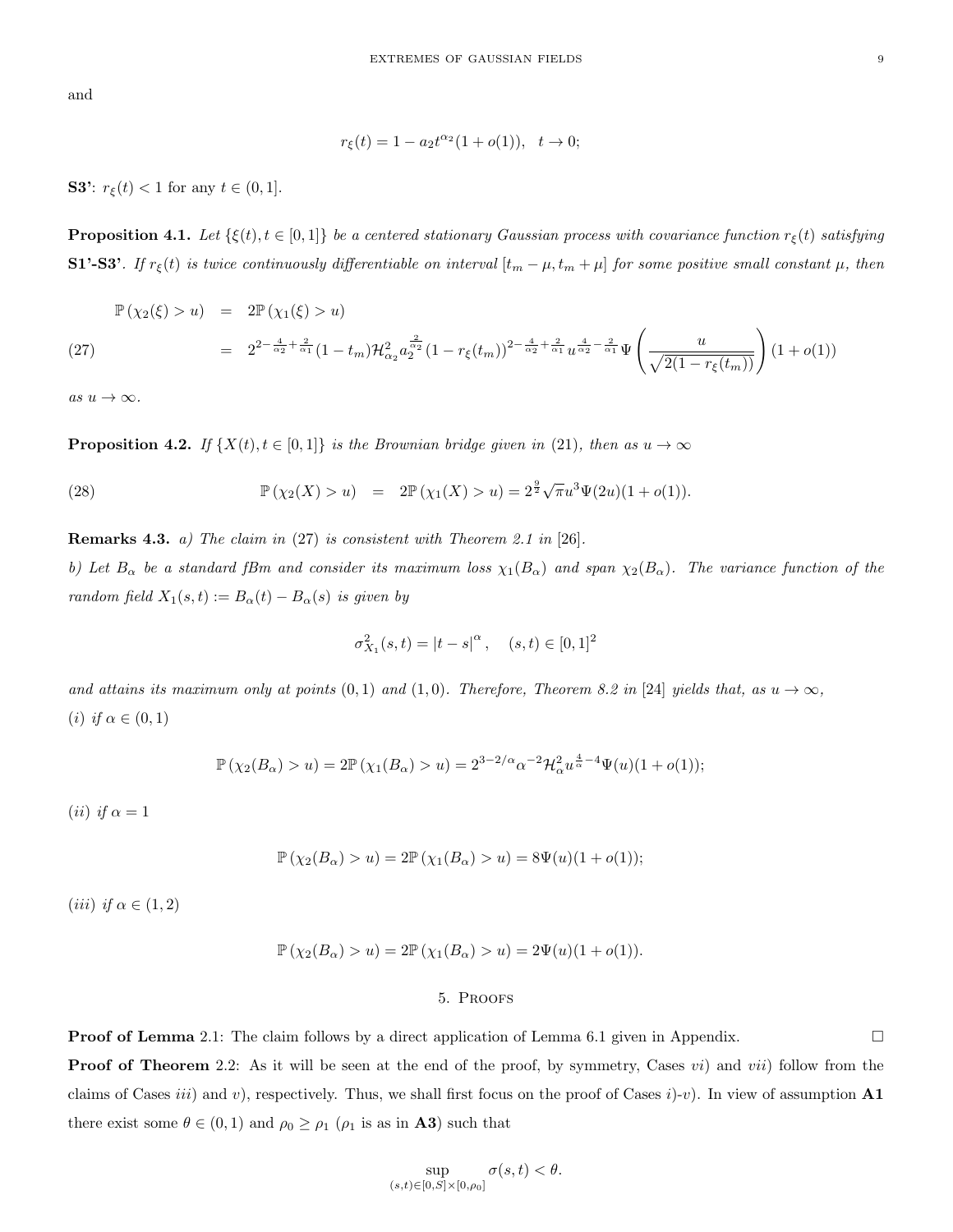For  $\delta(u) = (\ln u/u)^{2/\beta}, u > 0$  we may write

$$
\mathbb{P}\left(\sup_{(s,t)\in[0,S]\times[T-\delta(u),T]}X(s,t)>u\right) \leq \mathbb{P}\left(\sup_{(s,t)\in[0,S]\times[0,T]}X(s,t)>u\right)
$$
  

$$
\leq \mathbb{P}\left(\sup_{(s,t)\in[0,S]\times[T-\delta(u),T]}X(s,t)>u\right)+\pi_1(u)+\pi_2(u),
$$

where

$$
\pi_1(u) := \mathbb{P}\left(\sup_{(s,t) \in [0,S] \times [0,\rho_0]} X(s,t) > u\right), \quad \pi_2(u) := \mathbb{P}\left(\sup_{(s,t) \in [0,S] \times [\rho_0,T-\delta(u)]} X(s,t) > u\right).
$$

We shall mainly focus on the analysis of

(29) 
$$
\pi(u) := \mathbb{P}\left(\sup_{(s,t)\in[0,S]\times[T-\delta(u),T]} X(s,t) > u\right), \qquad u \to \infty
$$

and show that for  $i = 1, 2$ 

(30) 
$$
\pi_i(u) = o(\pi(u)), \qquad u \to \infty,
$$

which then implies

$$
\mathbb{P}\left(\sup_{(s,t)\in[0,S]\times[0,T]}X(s,t)>u\right)=\pi(u)(1+o(1)),\qquad u\to\infty.
$$

The asymptotics of (29) will be investigated for the Cases  $i$ )-v) separately by using a case-specific approach. Case i)  $\beta > \max(\alpha_1, \alpha_2)$ : For space saving we consider only the case that  $\alpha_1 = \alpha_2 =: \alpha$ ; the other cases can be shown with similar arguments. Following the idea of [25] choose first a constant  $\alpha_0 \in (\alpha, \beta)$ , and denote

$$
\Delta_{ij} = \Delta_i \times \Delta_j, \quad \Delta_{ij}^T = \Delta_i \times (T - \Delta_j), \text{ with } \Delta_i = [iu^{-\frac{2}{\alpha_0}}, (i+1)u^{-\frac{2}{\alpha_0}}], \ i = 0, 1, \cdots.
$$

Set further

$$
\tilde{N}_1(u) = \left\lfloor S u^{\frac{2}{\alpha_0}} \right\rfloor + 1, \quad \tilde{N}_2(u) = \left\lfloor (\ln u)^{\frac{2}{\beta}} u^{\frac{2}{\alpha_0} - \frac{2}{\beta}} \right\rfloor + 1,
$$

where  $\lvert \cdot \rvert$  stands for the ceiling function. By Bonferroni's inequality we have that

$$
\sum_{i=0}^{\tilde{N}_1(u)} \sum_{j=0}^{\tilde{N}_2(u)} \mathbb{P}\left(\sup_{(s,t)\in\Delta_{ij}^T} X(s,t) > u\right) \geq \pi(u)
$$
\n
$$
\geq \sum_{i=0}^{\tilde{N}_1(u)-1} \sum_{j=0}^{\tilde{N}_2(u)-1} \mathbb{P}\left(\sup_{(s,t)\in\Delta_{ij}^T} X(s,t) > u\right) - \Sigma_1(u),
$$

with

$$
\Sigma_1(u) = \sum_{0 \le i, i' \le \tilde{N}_1(u)-1, 0 \le j, j' \le \tilde{N}_2(u)-1} \mathbb{P}\left(\sup_{(s,t) \in \Delta_{ij}^T} X(s,t) > u, \sup_{(s,t) \in \Delta_{i'j'}^T} X(s,t) > u\right).
$$

For any  $\varepsilon \in (0,1)$  and all u large (set  $b_{\pm \varepsilon} := b(1 \pm \varepsilon)$ )

$$
\mathbb{P}\left(\sup_{(s,t)\in\Delta_{ij}^T} X(s,t) > u\right) \leq \mathbb{P}\left(\sup_{(s,t)\in\Delta_{ij}^T} \frac{X(s,T-t)}{\sigma(s,T-t)} > u_{j-}\right), u_{j-} = u(1+b_{-\varepsilon}(ju^{-\frac{2}{\alpha_0}})^{\beta}),
$$
  

$$
\mathbb{P}\left(\sup_{(s,t)\in\Delta_{ij}^T} X(s,t) > u\right) \geq \mathbb{P}\left(\sup_{(s,t)\in\Delta_{ij}^T} \frac{X(s,T-t)}{\sigma(s,T-t)} > u_{j+}\right), u_{j+} = u(1+b_{+\varepsilon}((j+1)u^{-\frac{2}{\alpha_0}})^{\beta}).
$$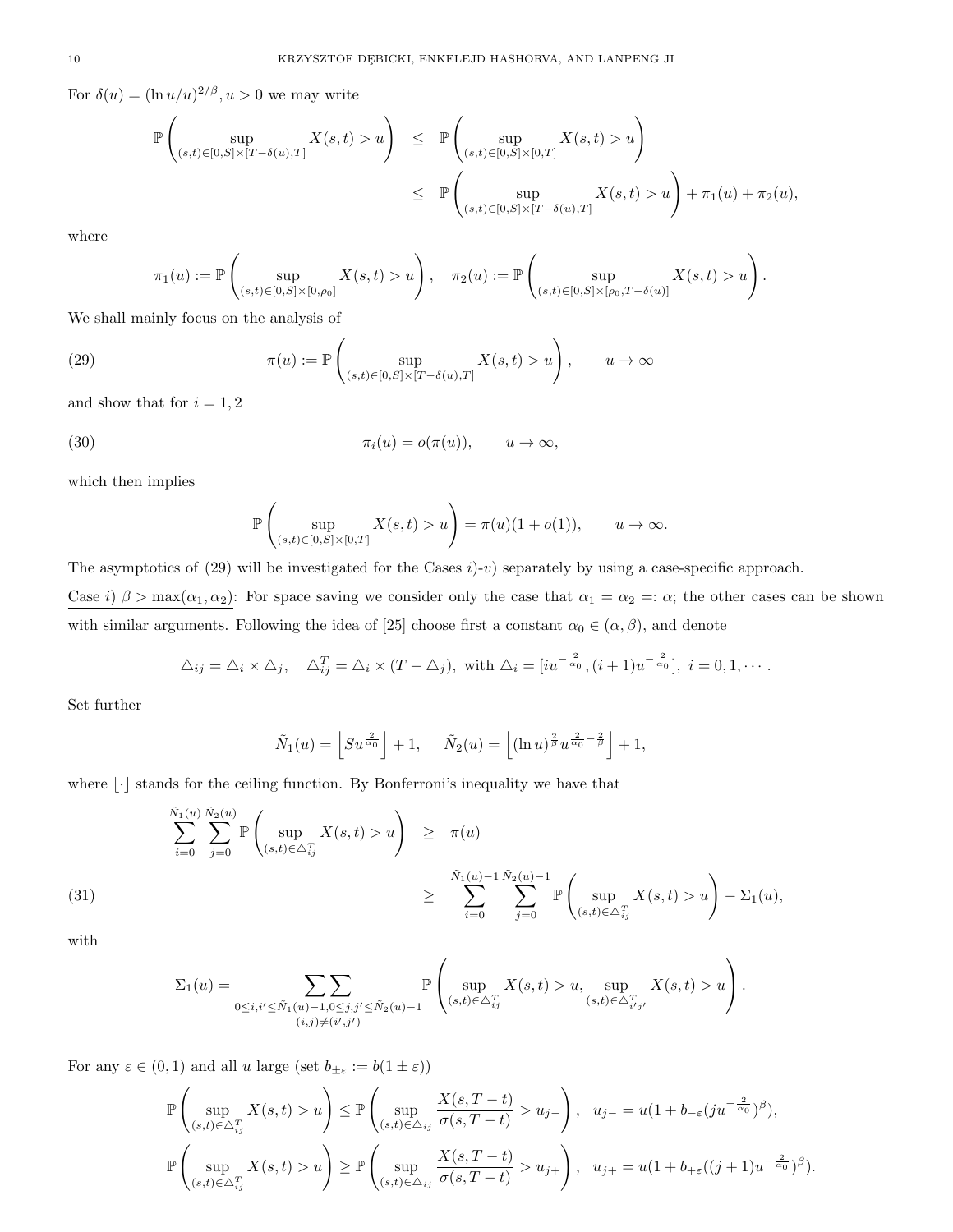Let  $\{\eta_{\pm \varepsilon}(s,t), (s,t) \in [0,\infty)^2\}$  with  $\varepsilon$  as above be centered stationary Gaussian random fields with covariance functions

$$
r_{\eta_{\pm\varepsilon}}(s,t) = \exp\Biggl(-(1\pm\varepsilon)^\alpha \Bigl(|a_1s|^\alpha + |a_2t + a_3s|^\alpha\Bigr)\Biggr), \ \ (s,t)\in[0,\infty)^2,
$$

respectively. By Slepian's Lemma (see e.g.,  $[6]$  or  $[4]$ ) for all u large

$$
\mathbb{P}\left(\sup_{(s,t)\in\Delta_{ij}}\frac{X(s,T-t)}{\sigma(s,T-t)}>u_j-\right) \leq \mathbb{P}\left(\sup_{(s,t)\in\Delta_{ij}}\eta_{+\varepsilon}(s,T-t)>u_j-\right).
$$

In view of Theorem 7.2 in [24] as  $u \to \infty$ 

$$
\pi(u) \leq \sum_{i=0}^{\tilde{N}_1(u)} \sum_{j=0}^{\tilde{N}_2(u)} \mathbb{P}\left(\sup_{(s,t)\in\Delta_{ij}} \eta_{+\varepsilon}(s,T-t) > u_j-\right)
$$
  
\n
$$
= (1+\varepsilon)^2 a_1 a_2 \mathcal{H}_{\alpha}^2 u^{-\frac{4}{\alpha_0}} \sum_{i=0}^{\tilde{N}_1(u)} \sum_{j=0}^{\tilde{N}_2(u)} u_{j}^{\frac{4}{\alpha}} \Psi(u_{j-})(1+o(1))
$$
  
\n
$$
= (1+\varepsilon)^2 a_1 a_2 \mathcal{H}_{\alpha}^2 S u^{-\frac{2}{\alpha_0}+\frac{4}{\alpha}} \Psi(u) \sum_{j=0}^{\tilde{N}_2(u)} \exp\left(-b_{-\varepsilon}(j u^{\frac{2}{\beta}-\frac{2}{\alpha_0}})^{\beta}\right) (1+o(1))
$$
  
\n(32)  
\n
$$
= (1+\varepsilon)^2 a_1 a_2 \mathcal{H}_{\alpha}^2 S u^{\frac{4}{\alpha}-\frac{2}{\beta}} \Psi(u) \int_0^{\infty} \exp\left(-b_{-\varepsilon} x^{\beta}\right) dx (1+o(1)).
$$

Similarly, we obtain

$$
\sum_{i=0}^{\tilde{N}_1(u)-1} \sum_{j=0}^{\tilde{N}_2(u)-1} \mathbb{P}\left(\sup_{(s,t)\in\Delta_{ij}^T} X(s,t) > u\right) \ge \sum_{i=0}^{\tilde{N}_1(u)-1} \sum_{j=0}^{\tilde{N}_2(u)-1} \mathbb{P}\left(\sup_{(s,t)\in\Delta_{ij}} \eta_{-\varepsilon}(s,T-t) > u_{j+}\right)
$$
\n(33)\n
$$
\ge (1-\varepsilon)^2 a_1 a_2 \mathcal{H}_\alpha^2 S u^{\frac{4}{\alpha}-\frac{2}{\beta}} \Psi(u) \int_0^\infty \exp\left(-b_{+\varepsilon} x^\beta\right) dx (1+o(1)).
$$

Next, we deal with the double sum part  $\Sigma_1(u)$ . Denote the distance of two non-empty sets  $A, B \subset \mathbb{R}^n$  by

$$
\rho(A, B) = \inf_{x \in A, y \in B} ||x - y||,
$$

with  $\|\cdot\|$  the Euclidean distance. We see from (3) that there exists a positive constant  $\rho_3$  such that

(34)  
\n
$$
\frac{3}{2} \Big( |a_1(s-s')|^{\alpha} + |a_2(t-t') + a_3(s-s')|^{\alpha} \Big) \ge 1 - r(s,t,s',t')
$$
\n
$$
\ge \frac{1}{2} \Big( |a_1(s-s')|^{\alpha} + |a_2(t-t') + a_3(s-s')|^{\alpha} \Big)
$$

for  $|s - s'| \le 2\rho_3$ ,  $|T - t| \le 2\rho_3$  and  $|T - t'| \le 2\rho_3$ . It follows further from (4) that there exists some  $\theta_0 \in (0, 1)$  such that

$$
\sup_{0\leq i,i'\leq \tilde N_1(u)-1,0\leq j,j'\leq \tilde N_2(u)-1} \sup_{(s,t)\in \triangle_{ij}^T \atop (\rho(\triangle_i, \triangle_{i'})> \rho_3} r(s,t,\varepsilon_{ij}^T) < \theta_0.
$$

Next, we divide the double sum part  $\Sigma_1(u)$  as follows

$$
\Sigma_1(u) = \Sigma_{1,1}(u) + \Sigma_{1,2}(u) + \Sigma_{1,3}(u), \quad u \ge 0,
$$

where  $\Sigma_{1,1}(u)$  is the sum taken on  $\rho(\Delta_i, \Delta_{i'}) > \rho_3$ ,  $\Sigma_{1,2}(u)$  is the sum taken on  $\rho(\Delta_{ij}^T, \Delta_{i'j'}^T) = 0$  and  $\Sigma_{1,3}(u)$  is the sum taken on  $u^{-2/\alpha_0} \le \rho(\Delta_{ij}^T, \Delta_{i'j'}^T)$  and  $\rho(\Delta_i, \Delta_{i'}) \le \rho_3$ . We first give the estimation of  $\Sigma_{1,1}(u)$ . For  $\xi(s, t, s', t') :=$  $\overline{X}(s,t) + \overline{X}(s',t')$  we have

(35) 
$$
\mathbb{E}(\xi^{2}(s,t,s',t')) = 4 - 2(1 - r(s,t,s',t'))
$$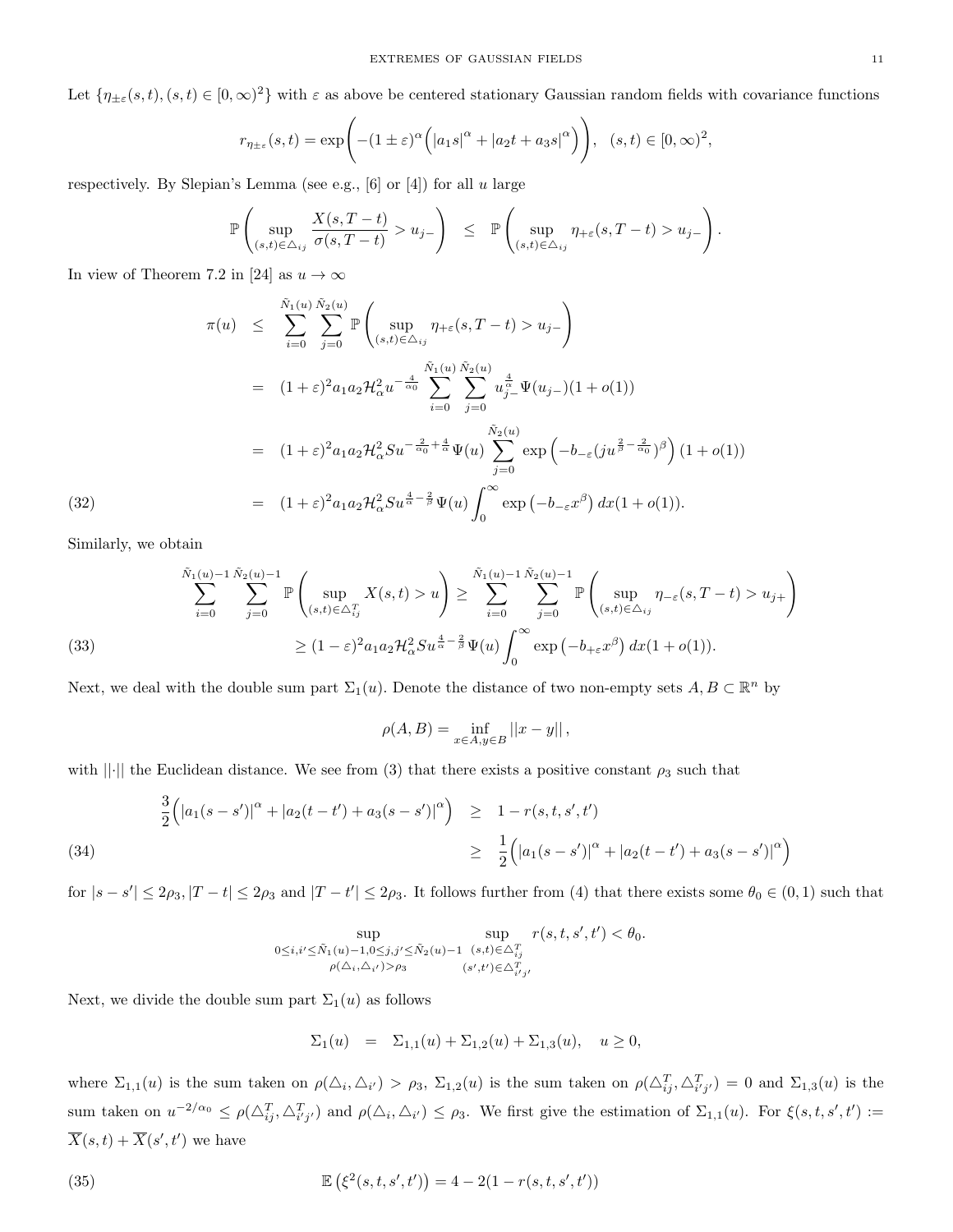implying

$$
\sup_{0 \le i, i' \le \tilde{N}_1(u) - 1, 0 \le j, j' \le \tilde{N}_2(u) - 1} \sup_{(s, t) \in \triangle_{ij}^T} \mathbb{E} \left( \xi^2(s, t, s', t') \right) \le 4 - 2(1 - \theta_0) < 4.
$$
  

$$
\sup_{\rho(\triangle_i, \triangle_{i'}) > \rho_3} \sup_{(s', t') \in \triangle_{i'j'}^T}
$$

Further we have

$$
\mathbb{P}\left(\sup_{(s,t)\in\triangle_{ij}^T} X(s,t) > u, \sup_{(s,t)\in\triangle_{i'j'}^T} X(s,t) > u\right) \leq \mathbb{P}\left(\sup_{(s,t)\in\triangle_{ij}^T} \overline{X}(s,t) > u, \sup_{(s,t)\in\triangle_{i'j'}^T} \overline{X}(s,t) > u\right)
$$
  

$$
\leq \mathbb{P}\left(\sup_{\substack{(s,t)\in\triangle_{i'j}^T\\(s',t')\in\triangle_{i'j'}^T}} \xi(s,t,s',t') > 2u\right).
$$

By Borell-TIS inequality (see  $[1]$  or  $[24]$ ), for u sufficiently large

$$
\mathbb{P}\left(\sup_{(s,t)\in\triangle_{ij}^T} X(s,t) > u, \sup_{(s,t)\in\triangle_{i'j'}^T} X(s,t) > u\right) \le \exp\left(-\frac{(u-a)^2}{2-(1-\theta_0)}\right),
$$

where  $a = \mathbb{E}\left[\sup_{(s,t),(s't')\in[0,S]\times[0,T]}\xi(s,t,s',t')\right] < \infty$ . Thus

(36) 
$$
\limsup_{u \to \infty} \frac{\Sigma_{1,1}(u)}{u^{\frac{4}{\alpha} - \frac{2}{\beta}} \Psi(u)} = 0.
$$

The summand of  $\Sigma_{1,2}(u)$  is equal to

$$
\mathbb{P}\left(\sup_{(s,t)\in\triangle_{ij}^T} X(s,t) > u\right) + \mathbb{P}\left(\sup_{(s,t)\in\triangle_{i'j'}^T} X(s,t) > u\right) - \mathbb{P}\left(\sup_{(s,t)\in\triangle_{i'j}^T\cup\triangle_{i'j'}^T} X(s,t) > u\right).
$$

Since  $\rho(\Delta_{ij}^T, \Delta_{i'j'}^T) = 0$ , we have for  $(s, t) \in \Delta_{ij}^T \cup \Delta_{i'j'}^T$  and sufficiently large u

$$
u(1+b_{-\varepsilon}((j-1)_+u^{-\frac{2}{\alpha_0}})^\beta)=:\tilde{u}_{j-}\leq \frac{u}{\sigma(s,t)}\leq \tilde{u}_{j+}:=u(1+b_{+\varepsilon}((j+2)u^{-\frac{2}{\alpha_0}})^\beta)
$$

Using again Theorem 7.2 in [24] for the last term we have

$$
\mathbb{P}\left(\sup_{(s,t)\in\Delta_{ij}^T\cup\Delta_{i'j'}^T}X(s,t)>u\right)\geq 2(1-\varepsilon)^2a_1a_2\mathcal{H}_\alpha^2u^{-\frac{4}{\alpha_0}}\tilde{u}_{j+}^{\frac{4}{\alpha}}\Psi(\tilde{u}_{j+})(1+o(1))
$$

as  $u \to \infty$ . Consequently, noting that for any  $\Delta_{ij}^T$  there are at most 8 sets of the form  $\Delta_{i'j'}^T$  in  $[0, S] \times [T - \delta(u), T]$ adjecent with it, we conclude that

$$
\Sigma_{1,2}(u) \leq 8 \sum_{i=0}^{\tilde{N}_1(u)} \sum_{j=0}^{\tilde{N}_2(u)} \left( 2(1+\varepsilon)^2 a_1 a_2 \mathcal{H}_{\alpha}^2 u^{-\frac{4}{\alpha_0}} \tilde{u}_{j}^{\frac{4}{\alpha}} \Psi(\tilde{u}_{j-}) - 2(1-\varepsilon)^2 a_1 a_2 \mathcal{H}_{\alpha}^2 u^{-\frac{4}{\alpha_0}} \tilde{u}_{j+}^{\frac{4}{\alpha}} \Psi(\tilde{u}_{j+}) \right) (1+o(1))
$$

and thus similar arguments as in (32) yield

(37) 
$$
\limsup_{\varepsilon \to 0} \limsup_{u \to \infty} \frac{\Sigma_{1,2}(u)}{u^{\frac{4}{\alpha} - \frac{2}{\beta}} \Psi(u)} = 0.
$$

Finally, we estimate  $\Sigma_{1,3}(u)$ . Since  $u^{-2/\alpha_0} \leq \rho(\Delta_{ij}^T, \Delta_{i'j'}^T)$  and  $\rho(\Delta_i, \Delta_{i'}) \leq \rho_3$ , it follows in view of (34) that

$$
\inf_{\substack{0 \le i,i' \le \tilde{N}_1(u)-1,0 \le j,j' \le \tilde{N}_2(u)-1}} \inf_{\substack{(s,t) \in \Delta_{ij}^T, (s',t') \in \Delta_{i'j'}^T, \rho(\Delta_i, \Delta_{i'}) \le \rho_3}} \left(1-r(s,t,s',t')\right) \ge \frac{1}{2} \nu u^{-\frac{2\alpha}{\alpha_0}} \nu^{1-\frac{2}{\alpha_0}} \frac{\nu^{-\frac{2}{\alpha_0}}}{\nu^{-\frac{2}{\alpha_0}} \le \rho(\Delta_{ij}^T, \Delta_{i'j'}^T)}
$$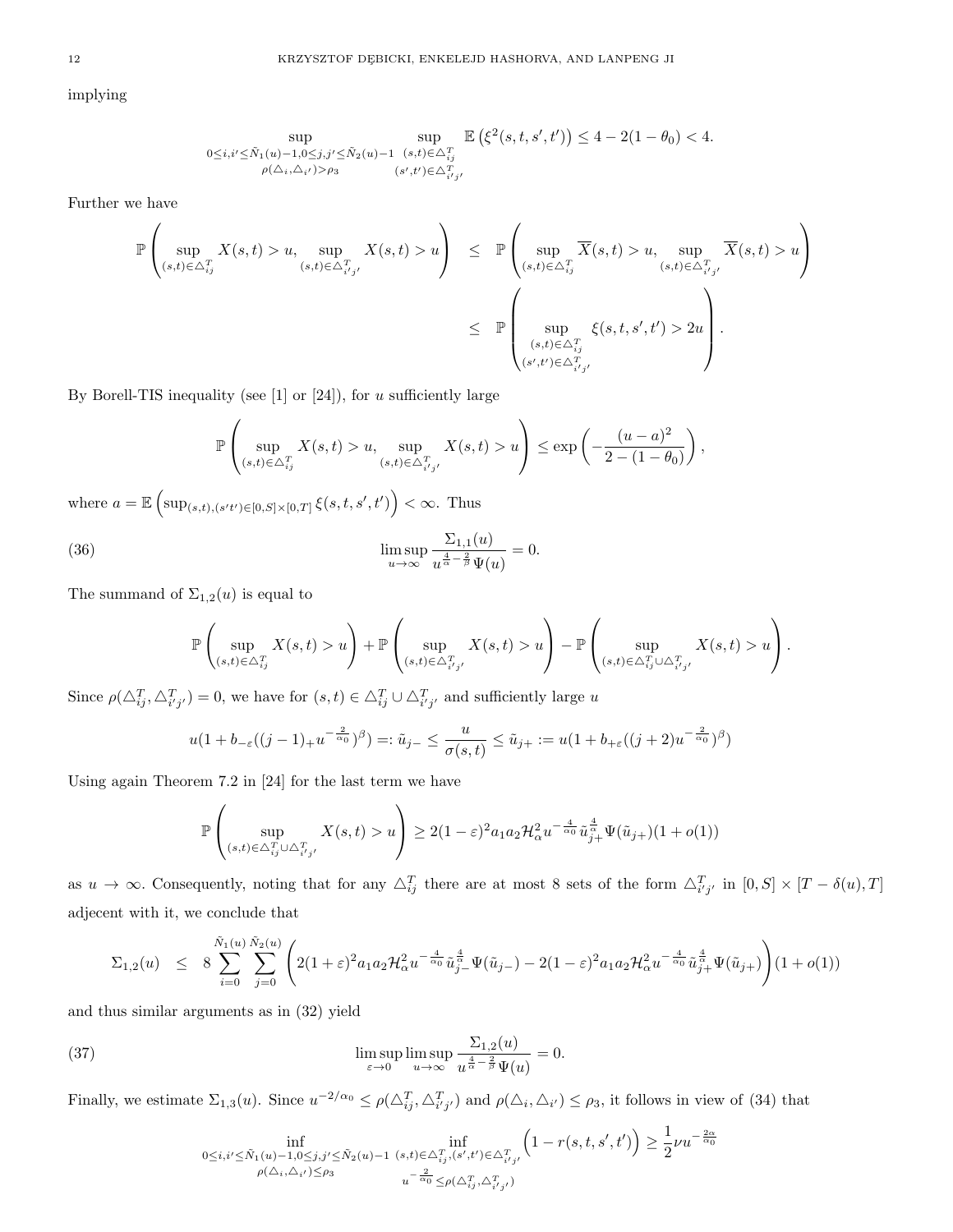for some positive constant  $\nu$ , and thus

$$
\sup_{\substack{0 \le i,i' \le \tilde{N}_1(u)-1, 0 \le j,j' \le \tilde{N}_2(u)-1}} \sup_{\substack{(s,t) \in \Delta_{i,j}^T, (s',t') \in \Delta_{i'j'}^T \\ \rho(\Delta_i, \Delta_{i'}) \le \rho_3}} \mathbb{E}\left(\xi^2(s,t,s',t')\right) \le 4 - \nu u^{-\frac{2\alpha}{\alpha_0}}.
$$

Consequently, using Piterbarg inequality (cf. Theorem 8.1 in [24] or Theorem 8.1 in [25]) for the summand of  $\Sigma_{1,3}(u)$  we obtain

$$
\mathbb{P}\left(\sup_{(s,t)\in\triangle_{ij}^T} X(s,t) > u, \sup_{(s,t)\in\triangle_{i'j'}^T} X(s,t) > u\right) \leq \mathbb{P}\left(\sup_{\substack{(s,t)\in\triangle_{ij}^T \\ (s',t')\in\triangle_{ij}^T}} \xi(s,t,s',t') > 2u\right)
$$

$$
= o\left(\exp\left(-\frac{1}{16}\nu u^{-2\frac{\alpha_0-\alpha}{\alpha_0}}\right)\right)u^{\frac{4}{\alpha}-\frac{2}{\beta}}\Psi(u),
$$

which implies that

(38) 
$$
\limsup_{u \to \infty} \frac{\Sigma_{1,3}(u)}{u^{\frac{4}{\alpha} - \frac{2}{\beta}} \Psi(u)} \le \limsup_{u \to \infty} \sum_{0 \le i, i' \le \tilde{N}_1(u) - 1, 0 \le j, j' \le \tilde{N}_2(u) - 1} o\left(\exp\left(-\frac{1}{16} \nu u^{-2\frac{\alpha_0 - \alpha}{\alpha_0}}\right)\right) = 0.
$$

Hence, in view of (31-33), (36-38) and by letting  $\varepsilon \to 0$  we conclude that

$$
\pi(u) = a_1 a_2 \mathcal{H}_\alpha^2 S u^{\frac{4}{\alpha} - \frac{2}{\beta}} \Psi(u) \int_0^\infty \exp\left(-bx^\beta\right) dx (1 + o(1)), \qquad u \to \infty.
$$

Case ii)  $\beta = \alpha_1 = \alpha_2$ : In order to simplify notation we set  $\alpha := \alpha_1 = \alpha_2$ . Let  $S_1, T_1$  be two positive constants and define

$$
\widehat{\Delta}_i = [iS_1u^{-\frac{2}{\alpha}}, (i+1)S_1u^{-\frac{2}{\alpha}}], i = 0, \cdots, N_1(u), \quad \widetilde{\Delta}_i = [iT_1u^{-\frac{2}{\alpha}}, (i+1)T_1u^{-\frac{2}{\alpha}}], i = 0, \cdots, N_2(u),
$$
  

$$
\overline{\Delta}_{ij} = \widehat{\Delta}_i \times \widetilde{\Delta}_j, \quad \overline{\Delta}_{ij}^T = \widehat{\Delta}_i \times (T - \widetilde{\Delta}_j),
$$

where

$$
N_1(u) = \left\lfloor \frac{S}{S_1} u^{\frac{2}{\alpha}} \right\rfloor + 1, \quad N_2(u) = \left\lfloor \frac{(\ln u)^{\frac{2}{\beta}}}{T_1} \right\rfloor + 1.
$$

Again, Bonferroni's inequality implies

$$
\Sigma_2(u) + \sum_{i=0}^{N_1(u)} \mathbb{P}\left(\sup_{(s,t)\in\overline{\Delta}_{i0}^T} X(s,t) > u\right) \ge \pi(u)
$$
  

$$
\ge \sum_{i=0}^{N_1(u)-1} \mathbb{P}\left(\sup_{(s,t)\in\overline{\Delta}_{i0}^T} X(s,t) > u\right) - \Sigma_3(u),
$$

where

$$
\Sigma_2(u) = \sum_{i=0}^{N_1(u)} \sum_{j=1}^{N_2(u)} \mathbb{P}\left(\sup_{(s,t)\in \overline{\Delta}_{ij}^T} X(s,t) > u\right)
$$
  

$$
\Sigma_3(u) = \sum_{0 \le i < i' \le N_1(u)-1} \mathbb{P}\left(\sup_{(s,t)\in \overline{\Delta}_{i0}^T} X(s,t) > u, \sup_{(s,t)\in \overline{\Delta}_{i'0}^T} X(s,t) > u\right).
$$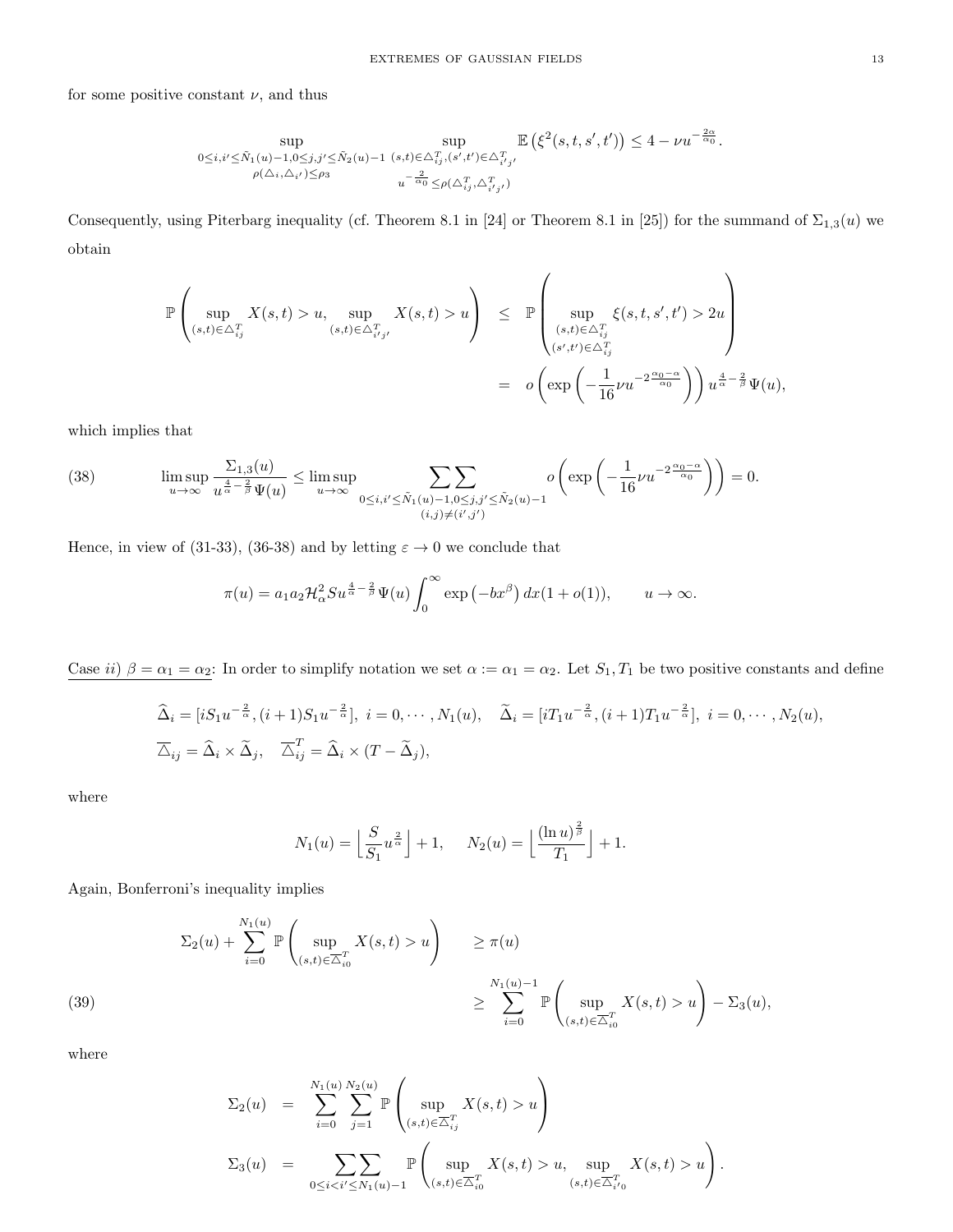Since our approach is of asymptotic nature, for any fixed  $0 \le i \le N_1(u)$ , the local structures of the variance and correlation of the Gaussian random field X on  $\overline{\triangle}^T_{i0}$  are the only necessary properties influencing the asymptotics. Therefore,

$$
\mathbb{P}\left(\sup_{(s,t)\in\overline{\Delta}_{i0}^T} X(s,t) > u\right) = \mathbb{P}\left(\sup_{(s,t)\in\overline{\Delta}_{i0}} \frac{\eta(s,t)}{1+bt^{\beta}} > u\right) (1+o(1))
$$

as  $u \to \infty$ , where  $\{\eta(s, t), (s, t) \in [0, S] \times [0, T]\}$  is the same as in Lemma 2.1. Hence Lemma 2.1 implies

(40) 
$$
\sum_{i=0}^{N_1(u)} \mathbb{P}\left(\sup_{(s,t)\in\overline{\Delta}_{i0}^T} X(s,t) > u\right) = \frac{S}{S_1} u^{\frac{2}{\alpha}} \mathcal{H}_{Y_1}^b[S_1, T_1] \Psi(u) (1 + o(1)), \quad u \to \infty.
$$

Similarly

(41) 
$$
\sum_{i=0}^{N_1(u)-1} \mathbb{P}\left(\sup_{(s,t)\in \overline{\Delta}_{i0}^T} X(s,t) > u\right) = \frac{S}{S_1} u^{\frac{2}{\alpha}} \mathcal{H}_{Y_1}^b[S_1, T_1] \Psi(u) (1+o(1)), \quad u \to \infty.
$$

Note that, for any  $c, d \in \mathbb{R}$ 

$$
|c+d|^p \le |c|^p + |d|^p, \quad \text{if } p \in (0,1],
$$
  

$$
|c+d|^p \le 2^{p-1}(|c|^p + |d|^p), \quad \text{if } p \in (1,\infty).
$$

In view of Slepian's Lemma

$$
\mathbb{P}\left(\sup_{(s,t)\in\overline{\Delta}_{ij}^T} X(s,t) > u\right) \leq \mathbb{P}\left(\sup_{(s,t)\in\overline{\Delta}_{ij}} \eta(s,t) > u(1+b(jT_1u^{-\frac{2}{\alpha}})^{\beta})\right) (1+o(1))
$$
  

$$
\leq \mathbb{P}\left(\sup_{(s,t)\in\overline{\Delta}_{ij}} \tilde{\eta}(s,t) > u(1+b(jT_1u^{-\frac{2}{\alpha}})^{\beta})\right) (1+o(1))
$$

as  $u \to \infty$ , where  $\{\tilde{\eta}(s, t), (s, t) \in [0, S] \times [0, T]\}$  is a centered homogeneous Gaussian random field with covariance function

$$
r_{\tilde{\eta}}(s,t) = \exp(-|\tilde{a}_1 s|^{\alpha} - |\tilde{a}_2 t|^{\alpha}), \quad (s,t) \in [0, S] \times [0, T],
$$

with  $\tilde{a}_1 = (a_1^{\alpha} + 2 |a_3|^{\alpha})^{1/\alpha}$  and  $\tilde{a}_2 = 2^{1/\alpha} a_2$ . It follows further, using Lemma 2.1, that

$$
\mathbb{P}\left(\sup_{(s,t)\in\overline{\Delta}_{ij}^T} X(s,t) > u\right) \leq \mathbb{P}\left(\sup_{(s,t)\in\overline{\Delta}_{ij}} \tilde{\eta}(s,t) > u(1 + b(jT_1u^{-\frac{2}{\alpha}})^{\beta})\right) (1 + o(1))
$$
  

$$
= \mathcal{H}_{\tilde{Y}_2}^0[S_1, T_1] \frac{1}{\sqrt{2\pi}u} \exp\left(-\frac{u^2(1 + 2b(jT_1u^{-\frac{2}{\alpha}})^{\beta})}{2}\right) (1 + o(1))
$$
  

$$
= \mathcal{H}_{\tilde{Y}_2}^0[S_1, T_1] \exp(-b(jT_1)^{\beta}) \Psi(u)(1 + o(1))
$$

as  $u \to \infty$ , where  $\mathcal{H}_{\tilde{Y}_2}^0[S_1, T_1]$  is defined in a similar way as  $\mathcal{H}_{Y_2}^0[S_1, T_1]$  with  $a_i, i = 1, 2$  replaced by  $\tilde{a}_i, i = 1, 2$ . Consequently

(42) 
$$
\sum_{j=1}^{\infty} \frac{S}{S_1} u^{\frac{2}{\alpha}} \mathcal{H}_{\tilde{Y}_2}^0[S_1, T_1] \exp\left(-b(jT_1)^{\beta}\right) \Psi(u)(1+o(1)).
$$

From (4) there exists some  $\theta_1 \in (0,1)$  such that

$$
\sup_{\substack{1 \le i < i' \le N_1(u) \\ \rho(\widehat{\Delta}_i, \widehat{\Delta}_{i'}) > \rho_3}} \sup_{\substack{s \in \widehat{\Delta}_i, s' \in \widehat{\Delta}_{i'} \\ t, t' \in [0, T]}} r(s, t, s', t') < \theta_1,
$$

where  $\rho_3$  is the same as in (34). Below we shall re-write  $\Sigma_3(u)$  as

$$
\Sigma_3(u) = \Sigma_{3,1}(u) + \Sigma_{3,2}(u) + \Sigma_{3,3}(u), \quad u \ge 0,
$$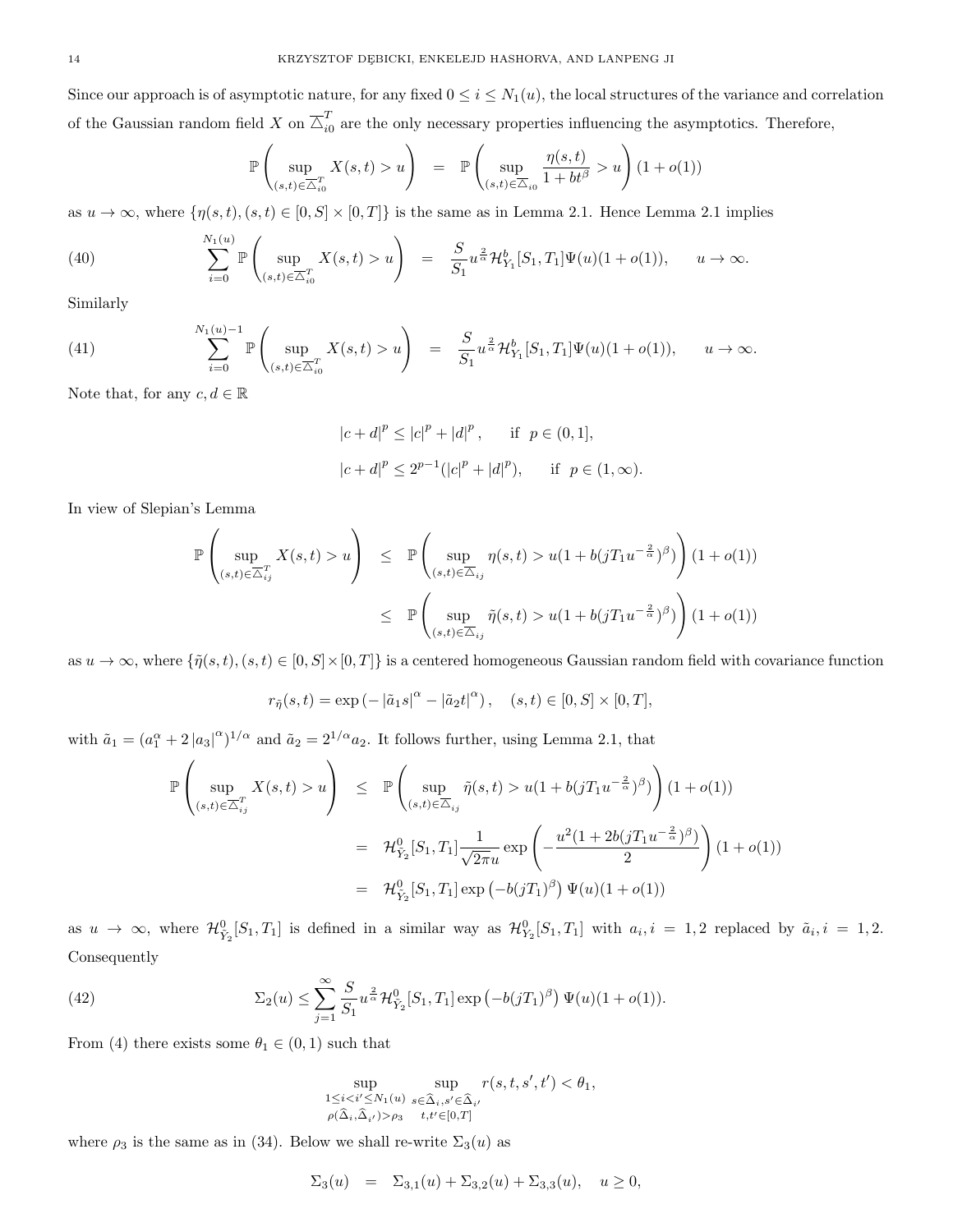where  $\Sigma_{3,1}(u)$  is the sum taken on  $\rho(\hat{\Delta}_i, \hat{\Delta}_{i'}) > \rho_3$ ,  $\Sigma_{3,2}(u)$  is the sum taken on  $i' = i + 1$ , and  $\Sigma_{3,3}(u)$  is the sum taken on  $i' > i + 1$  and  $\rho(\hat{\Delta}_i, \hat{\Delta}_{i'}) \leq \rho_3$ . First note that the estimation of  $\Sigma_{3,1}(u)$  can be derived similarly to that of  $\Sigma_{1,1}(u)$  in Case a) and thus for  $u$  sufficiently large

(43) 
$$
\Sigma_{3,1}(u) \leq \frac{S^2}{S_1^2} u^{\frac{4}{\alpha}} \exp\left(-\frac{(u-a)^2}{2-(1-\theta_1)}\right),
$$

where a is the same as in (36). Next, we consider  $\Sigma_{3,3}(u)$ . In view of (34) and (35) it follows that for  $s \in \hat{\Delta}_i$ ,  $s' \in$  $\widehat{\Delta}_{i'}, t, t' \in T - \widetilde{\Delta}_0$  and u large enough

(44) 
$$
2 \leq \mathbb{E} \left( \xi^2(s, t, s', t') \right) \leq 4 - |a_1(i'-i)S_1|^{\alpha} u^{-2}.
$$

Further set  $\bar{\xi}(s,t,s',t') = \xi(s,t,s',t')/\sqrt{\text{Var}(\xi(s,t,s',t'))}$ . Following similar argument as in the proof of Lemma 6.3 in [24], we obtain that

$$
\mathbb{E}\left(\overline{\xi}(s,t,s',t')-\overline{\xi}(v,w,v',w')\right)^2\leq 4\big(\mathbb{E}\left(\overline{X}(s,t)-\overline{X}(v,w)\right)^2+\mathbb{E}\left(\overline{X}(s',t')-\overline{X}(v',w')\right)^2\big).
$$

Moreover, from  $(34)$  we see that, for u sufficiently large

$$
\mathbb{E}\left(\overline{X}(s,t)-\overline{X}(v,w)\right)^2 \leq 3\Big(|\tilde{a}_1(s-v)|^{\alpha}+|\tilde{a}_2(t-w)|^{\alpha}\Big)
$$

implying thus

(45) 
$$
\mathbb{E}(\bar{\xi}(s,t,s',t') - \bar{\xi}(v,w,v',w'))^{2} \leq 2(1-r_{\zeta}(s-v,t-w,s'-v',t'-w')),
$$

where

$$
r_{\zeta}(s,t,s',t') = \exp\left(-7\Big(|\tilde{a}_1s|^{\alpha} + |\tilde{a}_2t|^{\alpha} + |\tilde{a}_1s'|^{\alpha} + |\tilde{a}_2t'|^{\alpha}\Big)\right)
$$

is the covariance function of the homogeneous Gaussian random field  $\{\zeta(s,t,s',t'),(s,t,s',t')\in(0,\infty)^4\}$ . Consequently, (44), (45) and Slepian's Lemma imply

$$
\mathbb{P}\left(\sup_{(s,t)\in\overline{\Delta}^T_{i0}}X(s,t)>u,\sup_{(s,t)\in\overline{\Delta}^T_{i'0}}X(s,t)>u\right) \leq \mathbb{P}\left(\sup_{\substack{(s,t)\in\overline{\Delta}^T_{i0} \ (s',t')\in\overline{\Delta}^T_{i'0}}}\zeta(s,t,s',t')>\frac{2u}{\sqrt{4-|a_1(i'-i)S_1|^\alpha u^{-2}}}\right).
$$

We obtain further from a similar lemma as Lemma 2.1 (cf. Lemma 6.1 in [24]) that

$$
\mathbb{P}\left(\sup_{\substack{(s,t)\in\overline{\triangle}^T_{i0} \\ (s',t')\in\overline{\triangle}^T_{i'0}}}\zeta(s,t,s',t') > \frac{2u}{\sqrt{4-|a_1(i'-i)S_1|^\alpha u^{-2}}}\right) = (\tilde{\mathcal{H}}_{\tilde{Y}_2}^0[S_1,T_1])^2 \frac{1}{\sqrt{2\pi}u}
$$

$$
\times \exp\left(-\frac{4u^2}{2(4-|a_1(i'-i)S_1|^\alpha u^{-2})}\right)(1+o(1)),
$$

where  $\tilde{\mathcal{H}}_{\tilde{Y}_2}^0[S_1, T_1]$  is defined in a similar way as  $\mathcal{H}_{Y_2}^0[S_1, T_1]$  with  $a_1, a_2$  replaced by  $7^{1/\alpha}\tilde{a}_1, 7^{1/\alpha}\tilde{a}_2$ , respectively. Consequently, for all large  $u$ 

(46) 
$$
\Sigma_{3,3}(u) \leq \frac{S}{S_1} \sum_{j \geq 1} (\tilde{\mathcal{H}}_{\tilde{Y}_2}^0[S_1, T_1])^2 \exp\left(-\frac{1}{8} |a_1 j S_1|^{\alpha}\right) u^{\frac{2}{\alpha}} \Psi(u) (1 + o(1)).
$$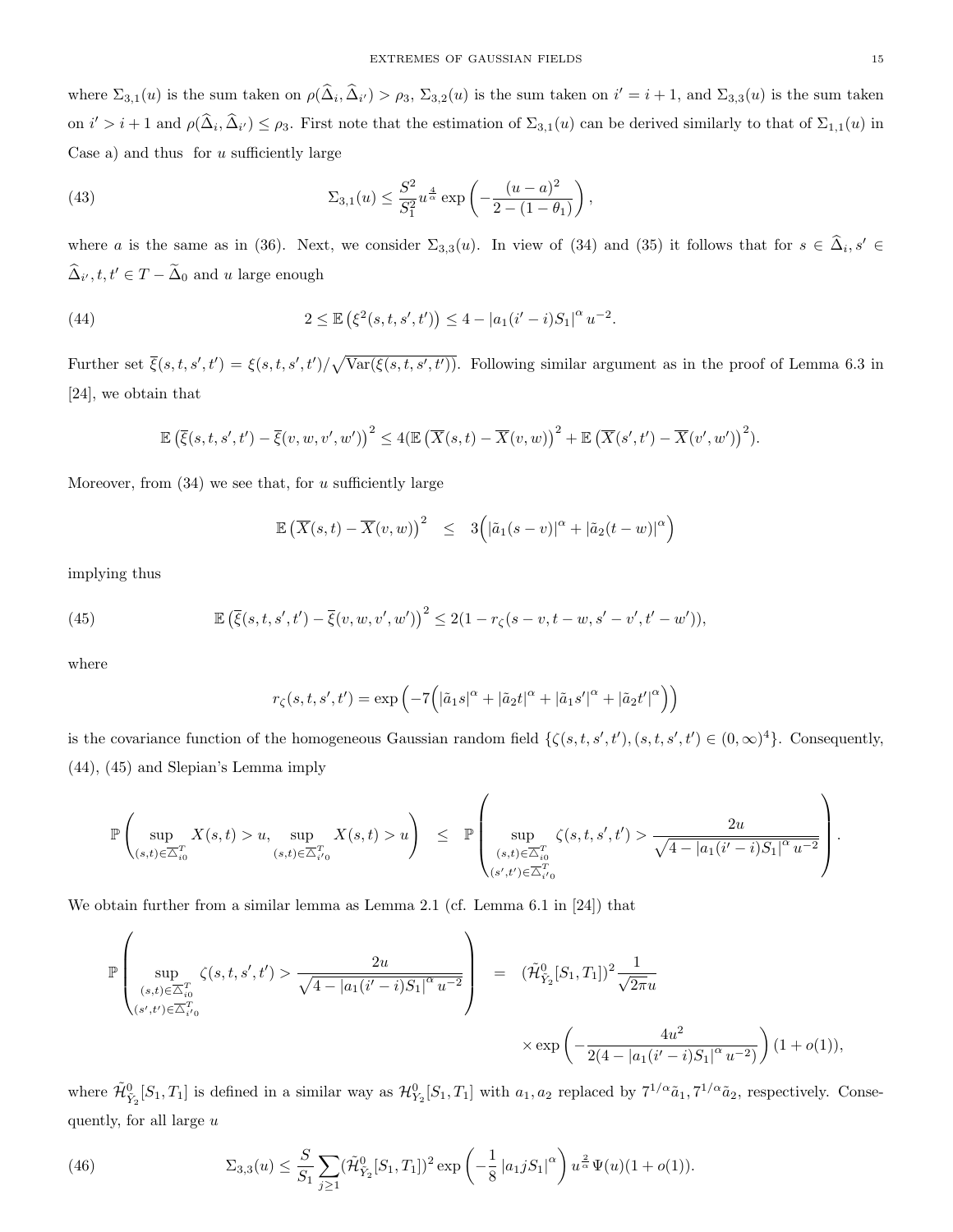Next, we consider  $\Sigma_{3,2}(u)$ . For any u positive

$$
\mathbb{P}\left(\sup_{(s,t)\in\overline{\Delta}_{i0}^T} X(s,t) > u, \sup_{(s,t)\in\overline{\Delta}_{(i+1)0}^T} X(s,t) > u\right)
$$
\n
$$
\leq \mathbb{P}\left(\sup_{(s,t)\in\overline{\Delta}_{i0}^T} X(s,t) > u, \sup_{(s,t)\in[(i+1)S_1u^{-\frac{2}{\alpha}},(i+1)S_1u^{-\frac{2}{\alpha}}+\sqrt{S_1}u^{-\frac{2}{\alpha}}] \times (T-\tilde{\Delta}_0)} X(s,t) > u\right)
$$
\n
$$
+ \mathbb{P}\left(\sup_{(s,t)\in\overline{\Delta}_{i0}^T} X(s,t) > u, \sup_{(s,t)\in[(i+1)S_1u^{-\frac{2}{\alpha}}+\sqrt{S_1}u^{-\frac{2}{\alpha}},(i+2)S_1u^{-\frac{2}{\alpha}}] \times (T-\tilde{\Delta}_0)} X(s,t) > u\right)
$$

and further

$$
\mathbb{P}\left(\sup_{(s,t)\in\overline{\Delta}_{i0}^T} X(s,t) > u, \sup_{(s,t)\in\overline{\Delta}_{(i+1)0}^T} X(s,t) > u\right)
$$
  

$$
\leq \mathcal{H}_{\tilde{Y}_2}^0[\sqrt{S_1},T_1]\Psi(u) + (\tilde{\mathcal{H}}_{\tilde{Y}_2}^0[\sqrt{S_1},T_1])^2 \exp\left(-\frac{1}{8} \left|a_1\sqrt{S_1}\right|^\alpha\right)\Psi(u)(1+o(1)).
$$

Therefore, for all large  $u$ 

(47) 
$$
\Sigma_{3,2}(u) \leq \frac{S}{S_1} \left( \mathcal{H}_{\tilde{Y}_2}^0[\sqrt{S_1}, T_1] + (\tilde{\mathcal{H}}_{\tilde{Y}_2}^0[\sqrt{S_1}, T_1])^2 \exp\left(-\frac{1}{8} \left| a_1 \sqrt{S_1} \right|^\alpha \right) \right) u^{\frac{2}{\alpha}} \Psi(u) (1 + o(1)).
$$

Consequently, from (39–43) and (46–47) we conclude that for any  $S_i, T_i, i = 1, 2$ 

$$
S_{1}^{-1}\mathcal{H}_{Y_{1}}^{b}[S_{1},T_{1}] + \sum_{j=1}^{\infty} S_{1}^{-1}\mathcal{H}_{\tilde{Y}_{2}}^{0}[S_{1},T_{1}] \exp(-b(jT_{1})^{\beta})
$$
  
\n
$$
\geq \limsup_{u \to \infty} \frac{\pi(u)}{Su^{\alpha/2}\Psi(u)} \geq \liminf_{u \to \infty} \frac{\pi(u)}{Su^{\alpha/2}\Psi(u)}
$$
  
\n
$$
\geq S_{2}^{-1}\mathcal{H}_{Y_{1}}^{b}[S_{2},T_{2}] - S_{2}^{-1}(\tilde{\mathcal{H}}_{\tilde{Y}_{2}}^{0}[S_{2},T_{2}])^{2} \sum_{j\geq 1} \exp\left(-\frac{1}{8}|a_{1}jS_{2}|^{\alpha}\right)
$$
  
\n
$$
-S_{2}^{-1}\left(\mathcal{H}_{\tilde{Y}_{2}}^{0}[\sqrt{S_{2}},T_{2}] + (\tilde{\mathcal{H}}_{\tilde{Y}_{2}}^{0}[\sqrt{S_{2}},T_{2}])^{2} \exp\left(-\frac{1}{8}|a_{1}\sqrt{S_{2}}|^{\alpha}\right)\right).
$$

Therefore, by similar arguments as in the proof of Theorem D.2 in [24] we conclude that

$$
0<\mathcal{M}^b_{Y_1,\alpha_1}\leq \limsup_{u\to\infty}\frac{\pi(u)}{Su^{\alpha/2}\Psi(u)}\leq \liminf_{u\to\infty}\frac{\pi(u)}{Su^{\alpha/2}\Psi(u)}\leq \mathcal{M}^b_{Y_1,\alpha_1}<\infty
$$

establishing the claim.

Case *iii*)  $\beta = \alpha_2 > \alpha_1$ : Note that  $\mathcal{M}_{Y_2,\beta}^b$  can be given in terms of Piterbarg and Pickands constants as

$$
\mathcal{M}_{Y_2,\beta}^b = \lim_{T \to \infty} \lim_{S \to \infty} \frac{1}{S} \mathcal{H}_{Y_2}^b[S,T] = a_1 a_2 \mathcal{P}_{\alpha_2}^{b a_2^{-\alpha_2}} \mathcal{H}_{\alpha_1}.
$$

The proof for this case can be established using step-by-step the same arguments as in Case ii). Case iv)  $\beta < \alpha_2 = \alpha_1$ : In order to make use of the notation introduced in Case ii) we set  $\alpha := \alpha_1 = \alpha_2$ . First note that  $\delta(u) < T_1 u^{-2/\alpha}$ , which implies

$$
\pi(u) \leq \mathbb{P}\left(\sup_{(s,t)\in[0,S]\times(T-\tilde{\Delta}_{0})} X(s,t) > u\right)
$$
  

$$
\leq \sum_{i=0}^{N_{1}(u)} \mathbb{P}\left(\sup_{(s,t)\in\overline{\Delta}^{T}_{i0}} X(s,t) > u\right)
$$
  

$$
\leq \frac{S}{S_{1}} u^{\frac{2}{\alpha}} \mathcal{H}_{Y_{1}}^{0}[S_{1},T_{1}]\Psi(u)(1+o(1))
$$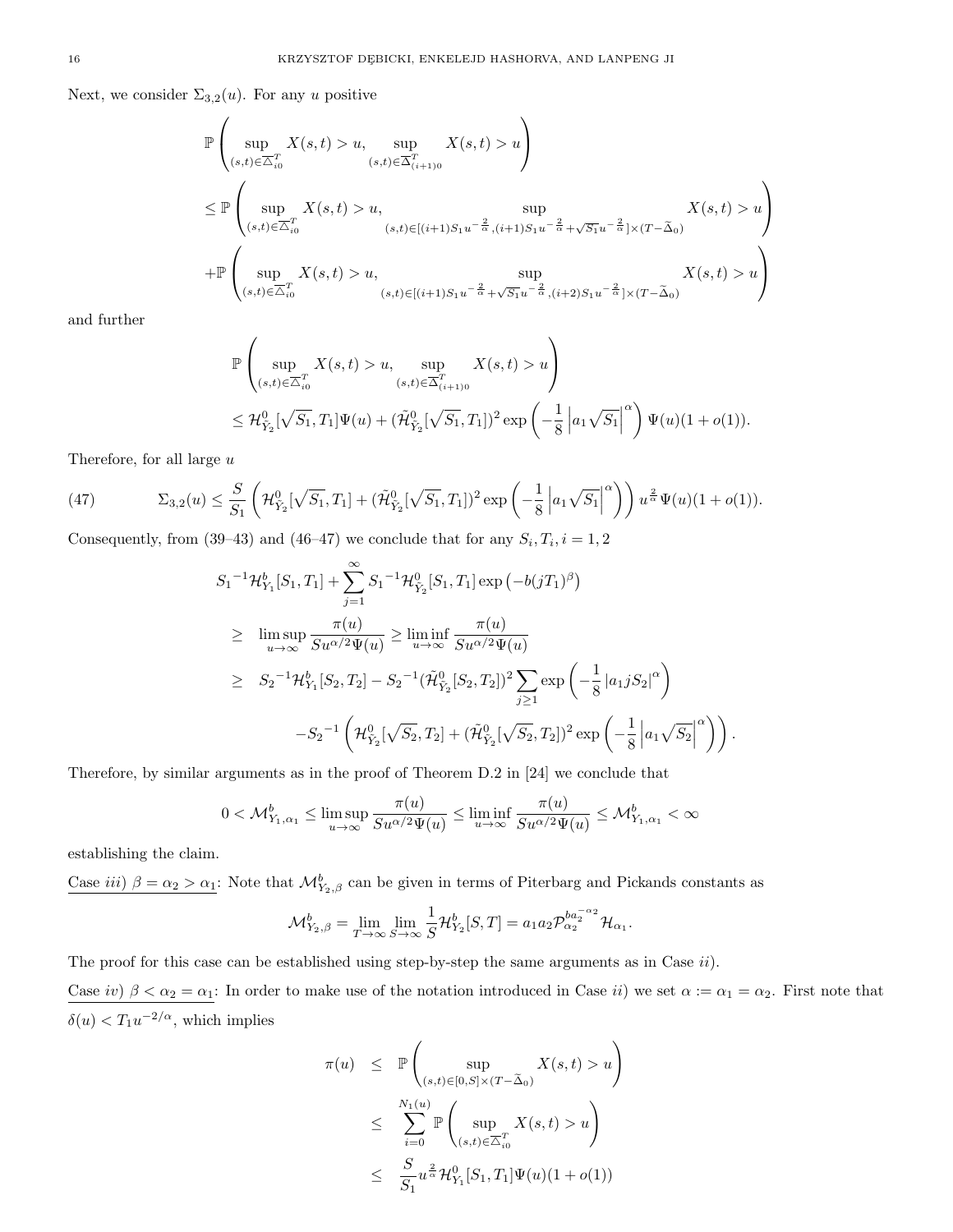as  $u \to \infty$ . Further, by Assumptions **A1–A2** we have that  $\mathbb{E}((X(s,T))^2) = 1, \forall s \in [0, S]$  and

$$
r(s, T, s', T) = 1 - \left( a_1^{\alpha} + |a_3|^{\alpha} \right) |s - s'|^{\alpha} (1 + o(1))
$$

holds uniformly with respect to  $s, s' \in [0, S]$ , as  $|s - s'| \to 0$ . This means that  $\{X(s, T), s \in [0, S]\}$  is a locally stationary Gaussian process. Therefore, in view of Theorem 7.1 in [24]

$$
\pi(u) \geq \mathbb{P}\left(\sup_{s \in [0,S]} X(s,T) > u\right)
$$
  
=  $S(a_1^{\alpha} + |a_3|^{\alpha})^{\frac{1}{\alpha}} \mathcal{H}_{\alpha} u^{\frac{2}{\alpha}} \Psi(u)(1+o(1)), \quad u \to \infty.$ 

Letting  $T_1 \to 0, S_1 \to \infty$ , we conclude that

$$
0<\lim_{u\to\infty}\frac{\pi(u)}{S u^{\frac{2}{\alpha}}\Psi(u)}=(a_1^{\alpha}+|a_3|^{\alpha})^{\frac{1}{\alpha}}\mathcal{H}_{\alpha}<\infty.
$$

Case v)  $\beta < \alpha_2$  and  $\alpha_1 < \alpha_2$ : The claim follows with identical arguments as in the proof of Case iv).

In order to complete the proof of Cases  $i$ )-v) we only need to show (30), for which it is sufficient to give the following upper bounds for  $\pi_1(u)$  and  $\pi_2(u)$ . By Borell-TIS inequality, for u large enough

(48) 
$$
\pi_1(u) \leq \exp\left(-\frac{\left(u-\mathbb{E}\left(\sup_{(s,t)\in[0,S]\times[0,\rho_0]}X(s,t)\right)\right)^2}{2\theta^2}\right).
$$

Further, by Assumption A3 applying Piterbarg inequality we obtain, as  $u \to \infty$ 

(49) 
$$
\pi_2(u) \leq Q u^{\frac{4}{\gamma}-1} \exp\left(-\frac{u^2}{2\sigma^2 (T-\delta(u))}\right) \n= Q u^{\frac{4}{\gamma}-1} \exp\left(-\frac{u^2}{2}\right) \exp(-b(\ln u)^2) (1+o(1)),
$$

where Q is some positive constant not depending on u. Therefore, the proof of Cases  $i$ )-v) is complete.

Next, we consider Cases *vi*)-*vii*). We introduce a time scaling of the Gaussian random field  $\{X(s,t), (s,t) \in E\}$  by matrix  $B =$  $\sqrt{ }$  $\mathcal{L}$  $a_3$   $a_2$  $0 \quad a_2$  $\setminus$ , i.e., let  $Z(s,t) := X((s-t)/a_3, t/a_2)$ . By this time scaling, we have

(50) 
$$
\mathbb{P}\left(\sup_{(s,t)\in\mathbf{E}}X(s,t)>u\right) = \mathbb{P}\left(\sup_{(s,t)\in\mathbf{K}}Z(s,t)>u\right),
$$

where **K** is a region on  $\mathbb{R}^2$  with vertices at points  $(0,0)$ ,  $(a_2T, a_2T)$ ,  $(a_3S, 0)$  and  $(a_3S + a_2T, a_2T)$ . The Gaussian random field  $\{Z(s,t), (s,t) \in \mathbf{K}\}\$  has the following properties:

**P1)** The standard deviation function  $\sigma_Z(s, t)$  of  $\{Z(s, t), (s, t) \in \mathbf{K}\}\)$  satisfies

$$
\sigma_Z(s,t) = 1 - \frac{b}{a_2^{\beta}} (a_2 T - t)^{\beta} (1 + o(1)), \quad t \uparrow a_2 T.
$$

**P2)** The correlation function  $r_Z(s, t, s', t')$  of  $\{Z(s, t), (s, t) \in K\}$  satisfies

$$
r_Z(s, t, s', t') = 1 - \left( |s - s'|^{\alpha_2} + \left| \frac{a_1}{a_3}(t - t') - \frac{a_1}{a_3}(s - s') \right|^{\alpha_1} \right) (1 + o(1))
$$

for any  $(s,t), (s',t') \in K$  such that  $|s - s'| \to 0$  and  $t, t' \uparrow a_2T$ , and further there exists some  $\delta_0 \in (0,T)$  such that

$$
r(s, t, s', t') < 1
$$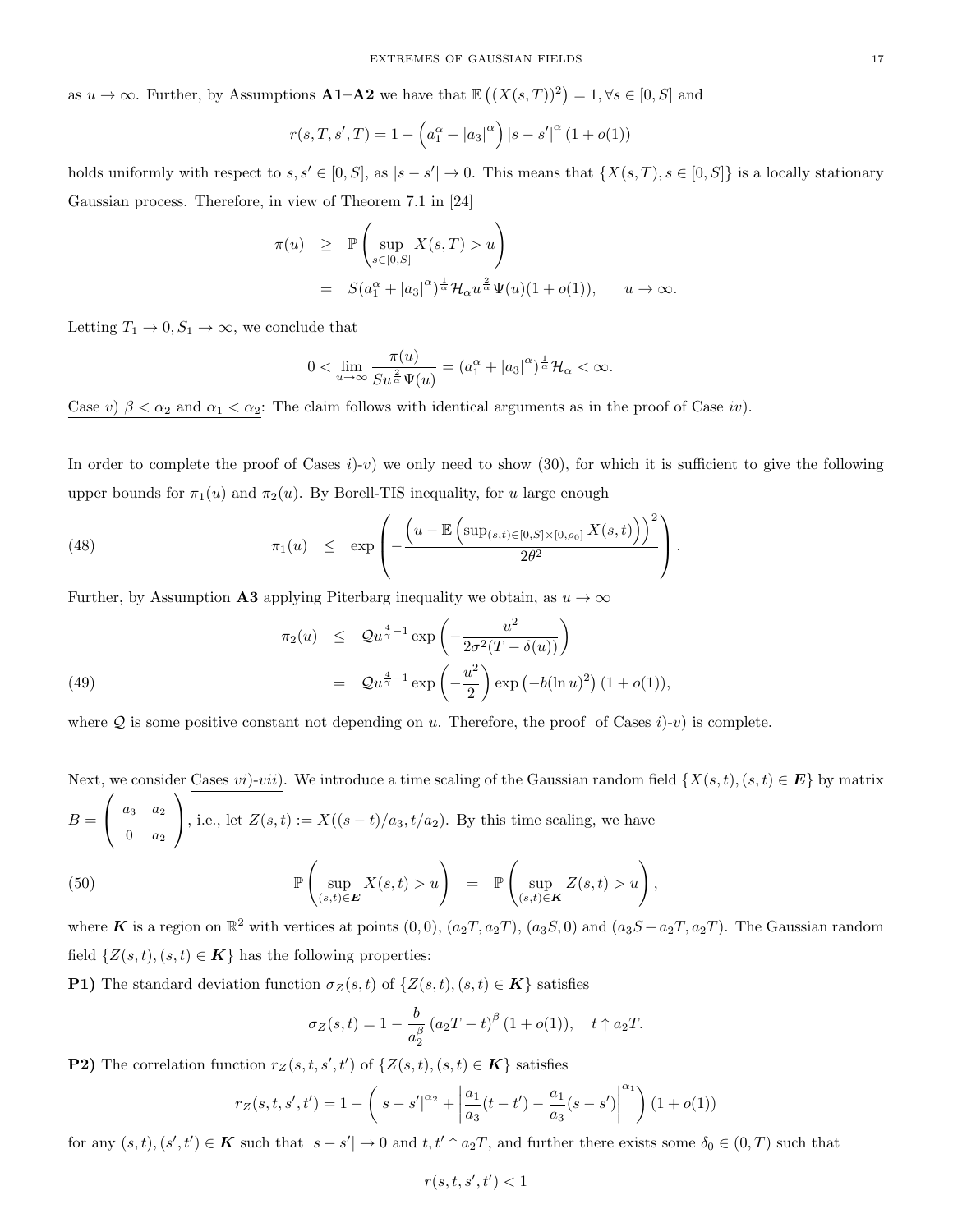holds for any  $(s,t), (s',t') \in K_0$  satisfying  $s \neq s'$ . Here  $K_0$  is a region on  $\mathbb{R}^2$  with vertices at points  $(a_2\delta_0, a_2\delta_0)$ ,  $(a_2T, a_2T), (a_3S + a_2\delta_0, a_2\delta_0)$  and  $(a_3S + a_2T, a_2T)$ .

**P3)** There exist positive constants  $Q, \gamma, \rho_1$  and  $\rho_2$  such that

$$
\mathbb{E}\left((Z(s,t)-Z(s',t'))^2\right) \leq \mathcal{Q}(|s-s'|^{\gamma}+|t-t'|^{\gamma})
$$

holds for any  $(s, t), (s', t') \in K$  satisfying  $a_2T - t < \rho_1$ ,  $a_2T - t' < \rho_1$  and  $|s - s'| < \rho_2$ .

Note that in the above proof the most important structural property of the set E is that the segment  $L = \{(s, t) \in E :$  $t = T$  is on the boundary of **E**, which is also the case for  $\{Z(s,t), (s,t) \in \mathbf{K}\}\.$  Therefore, in view of the above properties of  $\{Z(s,t), (s,t) \in \mathbf{K}\},\$  the claims of the Cases vi) and vii) follow by an application of the claims of Cases iii) and v). The proof is complete.  $\Box$ 

**Proof of Proposition** 3.1: The variance function of  $Z$  is given by

$$
\sigma_Z^2(s,t) = 2(1 - r_X(t))
$$

and attains its maximum on  $[0, S] \times \{T\}$ . Therefore, it is sufficient to consider the asymptotics of

$$
\Pi(u) := \mathbb{P}\left(\sup_{(s,t)\in[0,S]\times[0,T]} Z^*(s,t) > \tilde{u}\right), \qquad u \to \infty,
$$

with

$$
\tilde{u} := \frac{u}{\rho_T}
$$
, and  $Z^*(s,t) := \frac{Z(s,t)}{\rho_T}$ ,

where  $\rho_T = \sqrt{2(1 - r_X(T))} > 0$ . The asymptotics of  $\Pi(u)$  follows from Theorem 2.2 by checking the assumptions **A1-A3**. The standard deviation function of  $Z^*$  satisfies

$$
\sigma_{Z^*}(s,t) = \frac{\sqrt{2(1 - r_X(t))}}{\rho_T} = 1 - \frac{a_1}{2(1 - r_X(T))}(T - t)^{\alpha_1}(1 + o(1)), \quad t \to T,
$$

whereas for its correlation function we have

(51) 
$$
R_{Z^*}(s,t,s',t') = \frac{r_X(|s+t-s'-t'|) - r_X(|s-s'-t'|) - r_X(|s+t-s'|) + r_X(|s-s'|)}{2\sqrt{(1-r_X(t))(1-r_X(t'))}}.
$$

Since  $r_X(t)$  is twice continuously differentiable in  $[\mu, T]$  and  $|r''_X(T)| \in (0, \infty)$  for some constant  $\mathcal{Q}_1$  we have

$$
|r_X(t') - r_X(|s - s' - t'|) + r_X(t) - r_X(|s + t - s'|)| \leq Q_1(|t - t' + s - s'|^2 + |s - s'|^2)(1 + o(1))
$$

as  $t, t' \rightarrow T$ ,  $|s - s'| \rightarrow 0$ . Consequently,  $\alpha_2 \in (0, 2)$  implies

(52) 
$$
R_{Z^*}(s,t,s',t') = 1 - \frac{a_2}{\rho_T^2} \Big( |t-t' + s - s'|^{\alpha_2} + |s - s'|^{\alpha_2} \Big) (1 + o(1))
$$

as  $t, t' \to T$ ,  $|s - s'| \to 0$ . Next, for any fixed  $\varepsilon_0 > 0$ , we have from **S3** that there exists some  $\theta_0$  such that

$$
r_X(|s - s'|) \le \theta_0 < 1
$$

for any  $s, s' \in [0, S]$  satisfying  $|s - s'| > \varepsilon_0$ . Further, from **S2** we obtain that there exists some positive constant  $\delta_0$  such that

$$
2\sqrt{(1 - r_X(t))(1 - r_X(t'))} \ge \rho_T^2 - \frac{1 - \theta_0}{2} > 0
$$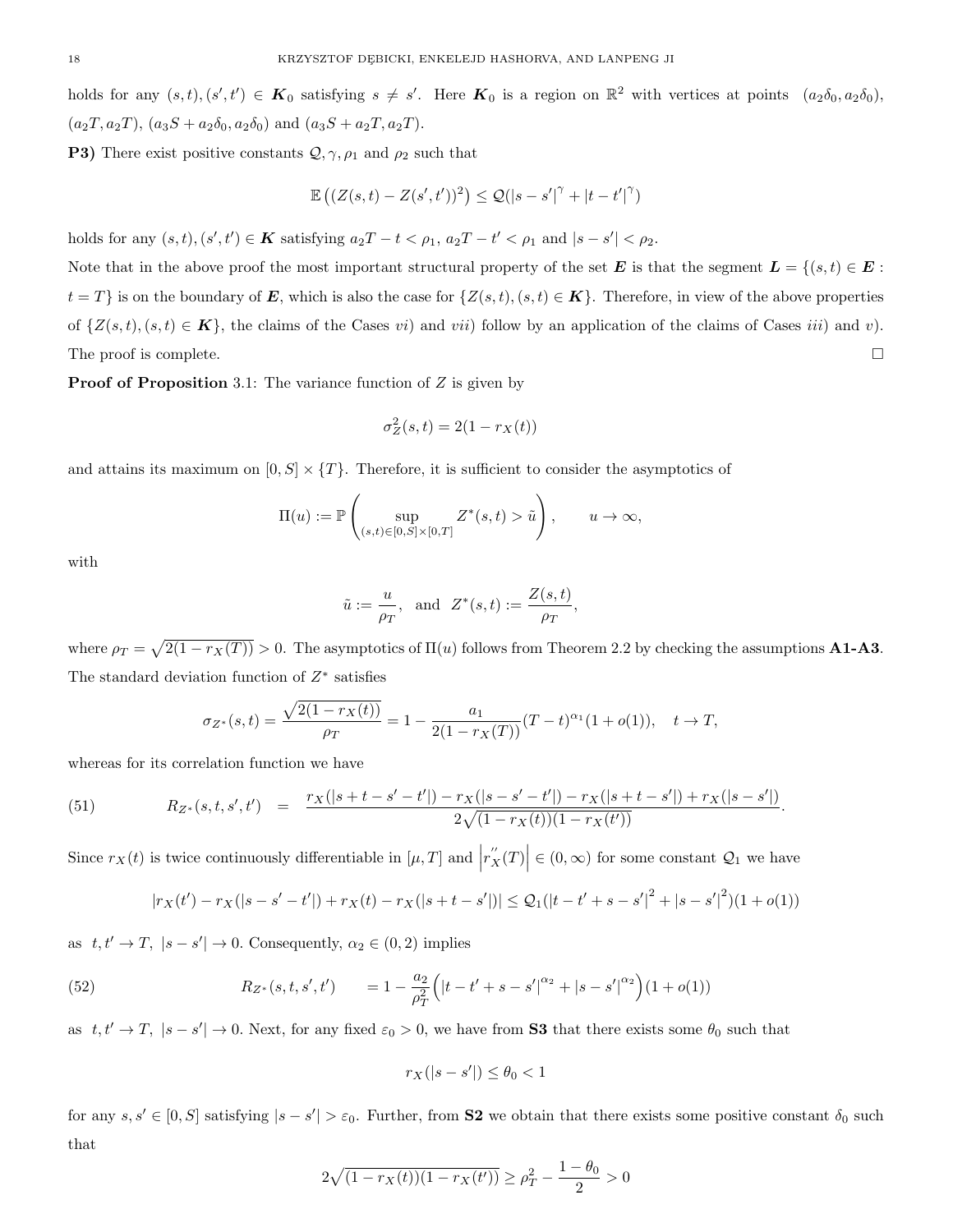for any  $t, t' \in [\delta_0, T]$ . Hence

(53) 
$$
R_{Z^*}(s,t,s',t') \leq \frac{1+\theta_0-2r_X(T)}{\rho_T^2-\frac{1-\theta_0}{2}} < 1
$$

for any  $t, t' \in [\delta_0, T], s, s' \in [0, S]$  satisfying  $|s - s'| > \varepsilon_0$  and thus both **A1** and **A2** are satisfied. It follows that

$$
\mathbb{E}(Z^*(s,t) - Z^*(s',t'))^2 \leq 2\mathbb{E}(\overline{Z}(s,t) - \overline{Z}(s',t'))^2 + \frac{2}{\rho_T^2}(\sigma_Z(s,t) - \sigma_Z(s',t'))^2.
$$

Therefore, the differentiability of  $r_X(t)$ , assumption S2 and (52) imply that there exist some positive constants  $\rho_1, \rho_2, \mathcal{Q}_3, \mathcal{Q}_4$ such that

$$
\mathbb{E} (Z^*(s,t) - Z^*(s',t'))^2 \leq Q_3(|t-t' + s - s'|^{\alpha_2} + |s - s'|^{\alpha_2} + |t - t'|^{2\min(\alpha_1,1)})
$$
  

$$
\leq Q_4(|t - t'|^{\min(2\alpha_1,\alpha_2)} + |s - s'|^{\min(2\alpha_1,\alpha_2)})
$$

for all  $s, s' \in [0, S], t, t' \in [\rho_1, T]$  satisfying  $|s - s'| < \rho_2$ , hence the proof is complete.

Proofs of Proposition 3.4 and Proposition 3.5: Note first that the standard deviation of the incremental random field Z of the Brownian bridge satisfies

(54) 
$$
\sigma_Z(s,t) = (t(1-t))^{\frac{1}{2}} = \frac{1}{2} - \left(t - \frac{1}{2}\right)^2 (1 + o(1)), \quad t \to \frac{1}{2}.
$$

Furthermore, for its correlation function we have

(55) 
$$
r_Z(s, s', t, t') = 1 - 2(|t - t' + s - s'| + |s - s'|)(1 + o(1))
$$

as  $t, t' \to 1/2, |s - s'| \to 0.$ 

For the fBm incremental random field Z we have for its standard deviation

$$
\sigma_Z(s,t) = t^{\frac{\alpha}{2}} = 1 - \frac{\alpha}{2}(1-t)(1+o(1)), \quad t \to 1.
$$

As shown in [25] the correlation function  $r_Z$  of Z satisfies

$$
r_Z(s, s', t, t') = 1 - \frac{1}{2}(|t - t' + s - s'|^{\alpha} + |s - s'|^{\alpha})(1 + o(1))
$$

as  $t, t' \to 1$ ,  $|s - s'| \to 0$ . Hence for both cases **A1-A3** are fulfilled, and thus the claims follow by a direct application of Theorem 2.2.

**Proofs of Proposition 4.1 and Proposition 4.2**: By a linear time change using the matrix  $A \in \mathbb{R}^{2 \times 2}$  given by

$$
A = \left(\begin{array}{cc} 1 & 0 \\ -1 & 1 \end{array}\right)
$$

we have for any  $u > 0$ 

$$
\mathbb{P}(\chi_2(\xi) > u) = \mathbb{P}\left(\sup_{(s,t)\in A[0,1]^2} (\xi(t+s) - \xi(s)) > u\right).
$$

Here the set  $A[0,1]^2 = \{(\tilde{s}, \tilde{t}) : (\tilde{s}, \tilde{t})^\top = A(s,t)^\top, (s,t) \in [0,1]^2\}$  is bounded and convex. The variance function of the random field  $\{\xi(t+s) - \xi(s), (s,t) \in A[0,1]^2\}$  is  $2(1 - r_{\xi}(|t|))$  which attains its unique maximum on the set  $A[0,1]^2$  on two lines  $\mathbf{L}_1 = \{(s,t) \in A[0,1]^2 : t = t_m\}$  and  $\mathbf{L}_2 = \{(s,t) \in A[0,1]^2 : t = -t_m\}$ . Note that the differentiability of  $r_{\xi}(t)$ implies  $\alpha_1 \geq 2 > \alpha_2$ . Therefore, the claim in (27) follows from Remarks 2.4 b); the conditions therein can be established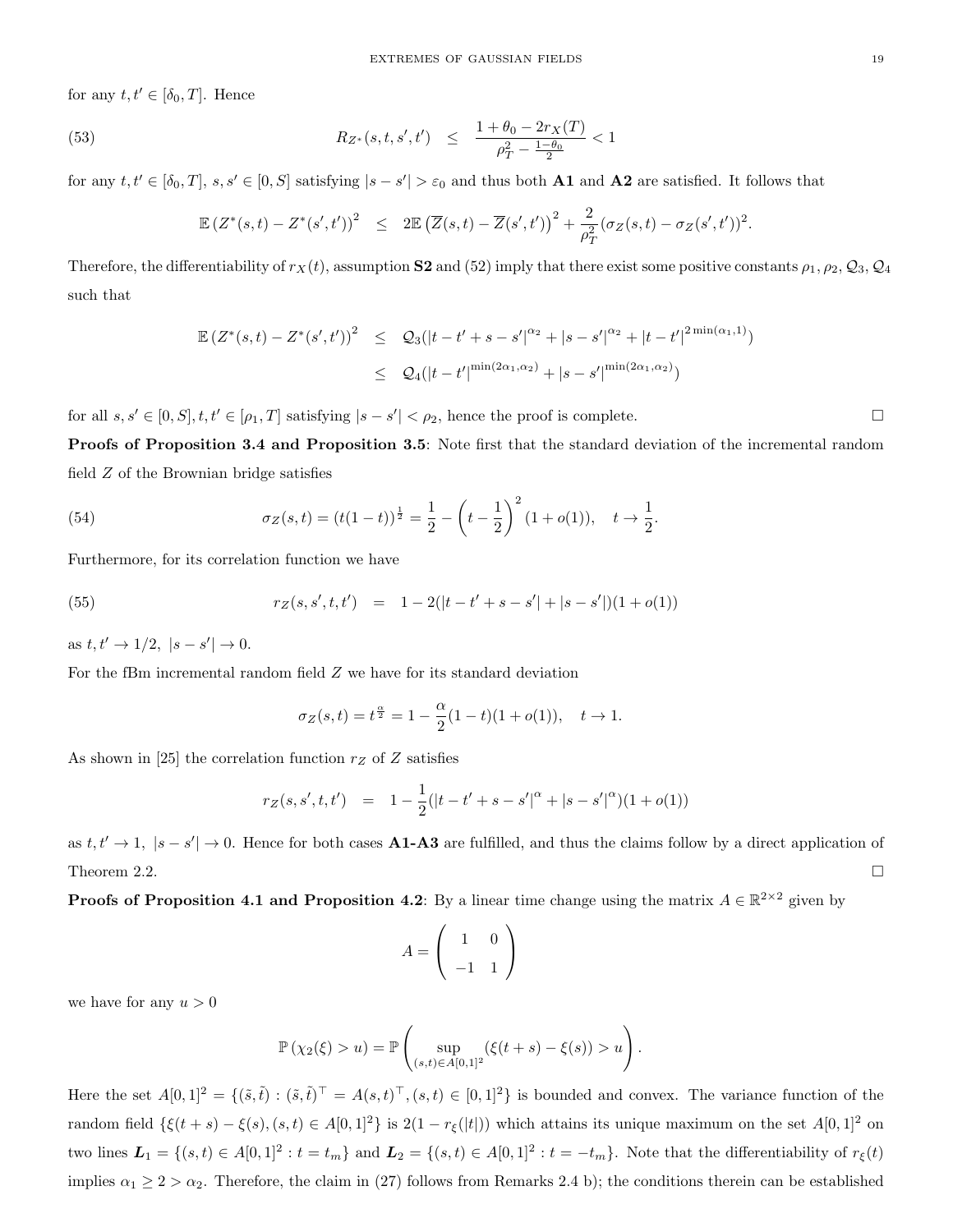directly as in the proof of Proposition 3.1 except (18) for  $i = 1, j = 2$ , which can also be confirmed by a similar argument as in (53). Further, since

$$
\mathbb{P}(\chi_2(X) > u) = \mathbb{P}\left(\sup_{(s,t)\in A[0,1]^2} (X(t+s) - X(s)) > u\right)
$$

in view of (54) and (55) we conclude that the claim in (28) follows immediately from Remarks 2.4 b), and thus the proof is complete.  $\Box$ 

## 6. Appendix

Let **D** be a compact set in  $\mathbb{R}^2$  such that  $(0,0) \in \mathbf{D}$ , and let  $\{\xi_u(s,t), (s,t) \in \mathbf{D}\}\text{, } u > 0$  be a family of centered Gaussian random fields with a.s. continuous sample paths. The next lemma is proved based on the classical approach rooted in the ideas of [21, 22], see also [9], Lemma 1; in particular, it implies the claim of Lemma 2.1.

**Lemma 6.1.** Let  $d(\cdot)$  be a nonnegative continuous function on  $[0, \infty)$  and let  $g(u), u > 0$  be a positive function satisfying  $\lim_{u\to\infty} g(u)/u = 1$ . Assume that the variance function  $\sigma_{\xi_u}^2$  of  $\xi_u$  satisfies the following conditions

$$
\sigma_{\xi_u}(0,0) = 1 \text{ for all large } u, \quad \lim_{u \to \infty} \sup_{(s,t) \in \mathbf{D}} \left| u^2 (1 - \sigma_{\xi_u}(s,t)) - d(t) \right| = 0,
$$

and there exist some positive constants  $G, \nu, u_0$  such that, for all  $u > u_0$ 

$$
u^{2} \operatorname{Var}(\xi_{u}(s,t) - \xi_{u}(s',t')) \leq G(|s - s'|^{\nu} + |t - t'|^{\nu})
$$

holds uniformly with respect to  $(s,t), (s',t') \in \mathbf{D}$ . If further there exists a centered Gaussian random field  $\{Y(s,t), (s,t) \in$  $(0, \infty)^2$  with a.s. continuous sample paths and  $Y(0, 0) = 0$  such that

$$
\lim_{u \to \infty} u^2 \operatorname{Var}(\xi_u(s, t) - \xi_u(s', t')) = 2 \operatorname{Var}(Y(s, t) - Y(s', t')), \quad \forall (s, t), (s', t') \in \mathbf{D},
$$

then

(56) 
$$
\mathbb{P}\left(\sup_{(s,t)\in\mathbf{D}}\xi_u(s,t) > g(u)\right) = \mathcal{H}_Y^d[\mathbf{D}]\Psi(g(u))(1+o(1)), \quad u \to \infty,
$$

where

$$
\mathcal{H}_Y^d[\mathbf{D}] = \mathbb{E}\left(\exp\left(\sup_{(s,t)\in\mathbf{D}}\left(\sqrt{2}Y(s,t)-\sigma_Y^2(s,t)-d(t)\right)\right)\right).
$$

**Proof of Lemma** 6.1: For large  $u$  we have

$$
\mathbb{P}\left(\sup_{(s,t)\in\mathbf{D}}\xi_u(s,t) > g(u)\right)
$$
\n
$$
= \frac{1}{\sqrt{2\pi}g(u)}\exp\left(-\frac{(g(u))^2}{2}\right)\int_{-\infty}^{\infty}e^{w-\frac{w^2}{2(g(u))^2}}\mathbb{P}\left(\sup_{(s,t)\in\mathbf{D}}\xi_u(s,t) > g(u)\Big|\xi_u(0,0) = g(u) - \frac{w}{g(u)}\right)dw.
$$

Let

$$
R_{\xi_u}(s, t, s', t') = \mathbb{E}\left(\xi_u(s, t)\xi_u(s', t')\right), (s, t), (s', t') \in \mathbf{D}
$$

be the covariance function of  $\xi_u$ . The conditional random field

$$
\left\{ \xi_u(s,t) \Big| \xi_u(0,0) = g(u) - \frac{w}{g(u)}, (s,t) \in \mathbf{D} \right\}
$$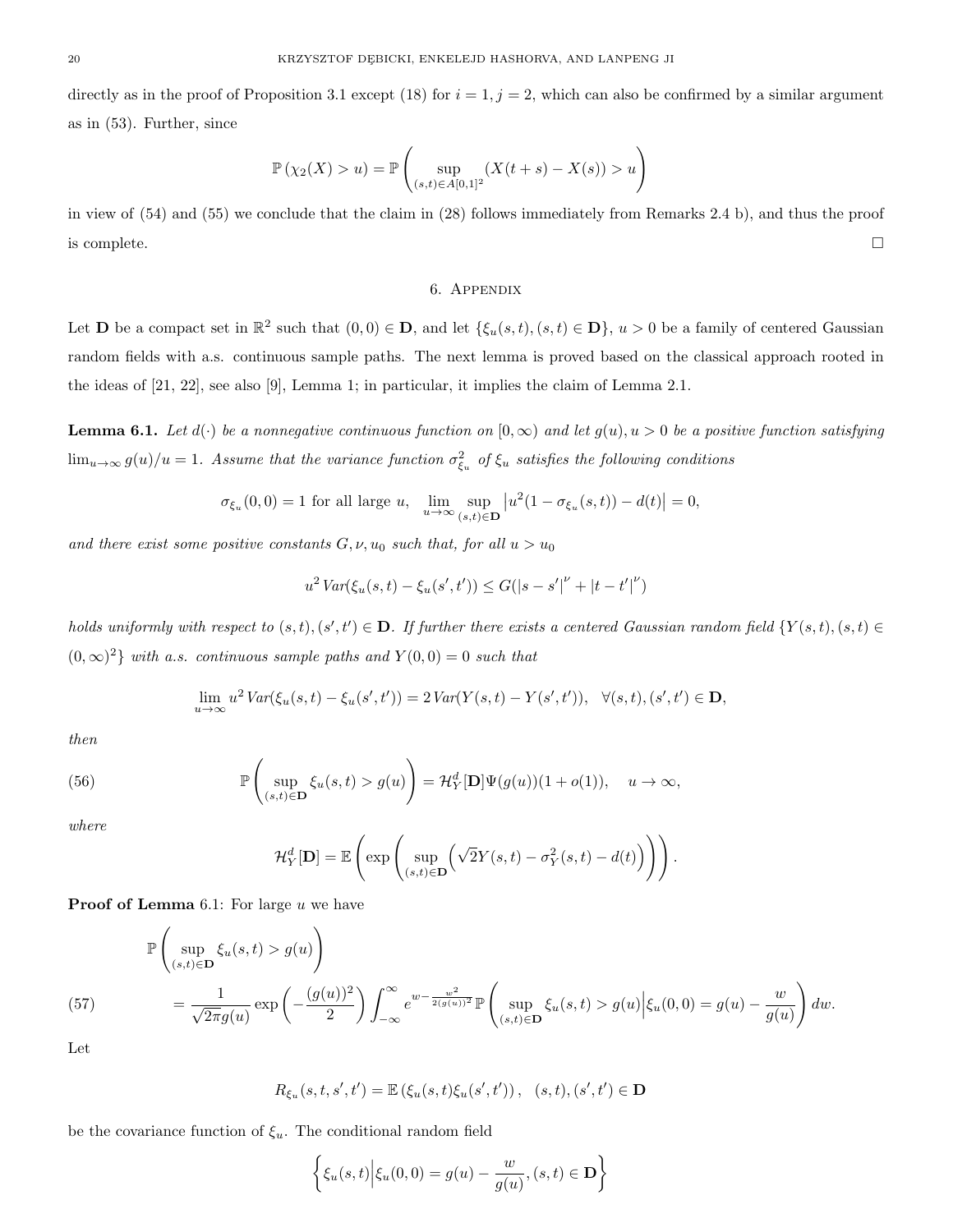has the same distribution as

$$
\left\{ \xi_u(s,t) - R_{\xi_u}(s,t,0,0)\xi_u(0,0) + R_{\xi_u}(s,t,0,0) \left( g(u) - \frac{w}{g(u)} \right), (s,t) \in \mathbf{D} \right\}.
$$

Thus, the integrand in (57) can be rewritten as

$$
\mathbb{P}\left(\sup_{(s,t)\in\mathbf{D}}\left(\xi_u(s,t) - R_{\xi_u}(s,t,0,0)\xi_u(0,0) + R_{\xi_u}(s,t,0,0)\left(g(u) - \frac{w}{g(u)}\right)\right) > g(u)\right)
$$
  
= 
$$
\mathbb{P}\left(\sup_{(s,t)\in\mathbf{D}}\left(\chi_u(s,t) - (g(u))^2(1 - R_{\xi_u}(s,t,0,0)) + w(1 - R_{\xi_u}(s,t,0,0))\right) > w\right),
$$

where

$$
\chi_u(s,t) = g(u)(\xi_u(s,t) - R_{\xi_u}(s,t,0,0)\xi_u(0,0)).
$$

Next, the following convergence

$$
(g(u))^{2}(1 - R_{\xi_{u}}(s,t,0,0)) - w(1 - R_{\xi_{u}}(s,t,0,0)) \rightarrow \sigma_{Y}^{2}(s,t) + d(t), u \rightarrow \infty
$$

holds, for any  $w \in \mathbb{R}$ , uniformly with respect to  $(s, t) \in \mathbf{D}$ . Moreover,

$$
\mathbb{E}\left(\left(\chi_u(s,t) - \chi_u(s',t')\right)^2\right) = (g(u))^2 \left(\mathbb{E}\left(\left(\xi_u(s,t) - \xi_u(s',t')\right)^2\right) - (R_{\xi_u}(s,t,0,0) - R_{\xi_u}(s',t',0,0))^2\right) \n\to 2\text{Var}(Y(s,t) - Y(s',t')), u \to \infty
$$

holds for any  $(s, t), (s', t') \in \mathbf{D}$ . Hence the claim follows by using the same arguments as in the proof of Lemma 6.1 in [24] or those in the proof of Lemma 1 in [9].

Acknowledgement: We are thankful to the Editor, the Associate Editor and the referee for their comments and suggestions. All the authors kindly acknowledge partial support by SNSF grant 200021-140633/1. The first author also acknowledges partial support by NCN Grant No 2013/09/B/ST1/01778 (2014-2016).

#### **REFERENCES**

- [1] R.J. Adler and J.E. Taylor. Random fields and geometry. Springer Monographs in Mathematics. Springer, New York, 2007.
- [2] J.M.P. Albin. On extremal theory for stationary processes. Ann. Probab., 18(1):92–128, 1990.
- [3] J.M.P. Albin and H. Choi. A new proof of an old result by Pickands. Electron. Commun. Probab., 15:339–345, 2010.
- [4] J.M. Azaïs and M. Wschebor. Level sets and extrema of random processes and fields. John Wiley & Sons Inc., Hoboken, NJ, 2009.
- [5] S.M. Berman. Sojourns and extremes of stationary processes. Ann. Probab., 10(1):1–46, 1982.
- [6] S.M. Berman. Sojourns and extremes of stochastic processes. The Wadsworth & Brooks/Cole Statistics/Probability Series. Wadsworth & Brooks/Cole Advanced Books & Software, Pacific Grove, CA, 1992.
- [7] H.P. Chan and T.L. Lai. Maxima of asymptotically Gaussian random fields and moderate deviation approximations to boundary crossing probabilities of sums of random variables with multidimensional indices. Ann. Probab., 34(1):80–121, 2006.
- [8] N. Cressie. The asymptotic distribution of the scan statistic under uniformity. Ann. Probab., 8(4):828–840, 1980.
- [9] K. Dębicki and K. Kosiński. On the infimum attained by the reflected fractional Brownian motion. *Extremes*, 17:431–446, 2014.
- [10] K. Debicki and M. Mandjes. Exact overflow asymptotics for queues with many Gaussian inputs. *J. Appl. Probab.*, 40(3):704–720, 2003.
- [11] P. Deheuvels and L. Devroye. Limit laws of Erdös-Rényi-Shepp type. Ann. Probab., 15(4):1363–1386, 1987.
- [12] A.B. Dieker. Extremes of Gaussian processes over an infinite horizon. Stochastic Processes and Their Applications, 115(2):207–248, 2005.
- [13] A.B. Dieker and B. Yakir. On asymptotic constants in the theory of Gaussian processes. Bernoulli, 20(3):1600–1619, 2014.
- [14] L. Dümbgen and V.G. Spokoiny. Multiscale testing of qualitative hypotheses. Ann. Statist., 29(1):124–152, 2001.